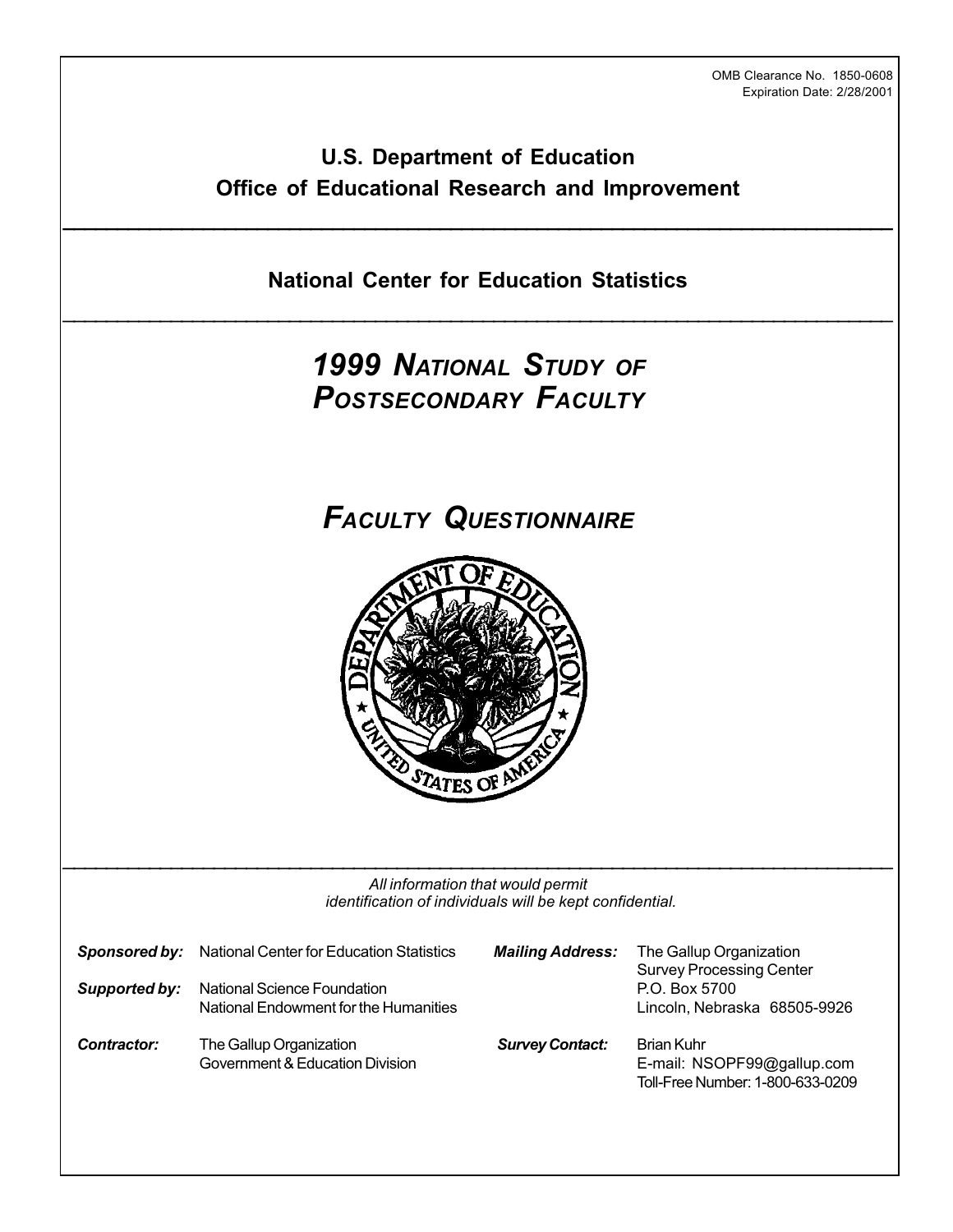# **INSTRUCTIONS**

*General Instructions.* Many of our questions ask about your activities during the 1998 Fall Term. By this, we mean whatever academic term that was in progress on November 1, 1998.

All questions that ask about your position at "this institution" refer to your position during the 1998 Fall Term at the institution listed on the label on the back cover of the questionnaire.

This questionnaire was designed to be completed by both full-time and part-time faculty and instructional staff, in 2- and 4-year (and above) higher education institutions of all types and sizes. If you are a research assistant or a teaching assistant, please note this on the cover of the questionnaire and return it without completing the questionnaire.

*Electronic questionnaire.* This questionnaire is available on the World Wide Web (WWW). We strongly urge you to use the electronic version because it is user friendly and takes less time to complete than the paper version. To access the WWW version of the questionnaire, go to http://www.faculty.gallup.com. Your individual Personal Identification Number (PIN) is on the label on the back of the questionnaire.

*Returning the questionnaire.*Mailing instructions for returning the completed questionnaire appear on the last page of the questionnaire.

*Questions.*If you have any questions about the study, please contact Brian Kuhr of The Gallup Organization tollfree at 1-800-633-0209 or via e-mail at NSOPF99@gallup.com.

**Survey Instructions.** This is a scannable questionnaire. Please follow the steps below carefully when completing this questionnaire. It will make it easier to read your results.

- Use a blue or black ink pen only.
- Do not use ink that soaks through the paper.
- Make solid marks that fit in the response boxes.
- To answer the survey questions, please mark the appropriate answer in each box.



# *ASSURANCE OF CONFIDENTIALITY*

All information that permits the identification of individuals will be kept strictly confidential. Individual responses, and all responses that permit the identification of individuals, will be protected by the National Education Statistics Act, Public Law 103-382 [20 U.S.C. 9001 et seq.], the Carl D. Perkins Vocational Education Act, and the Privacy Act of 1974 [5 U.S.C. 552a].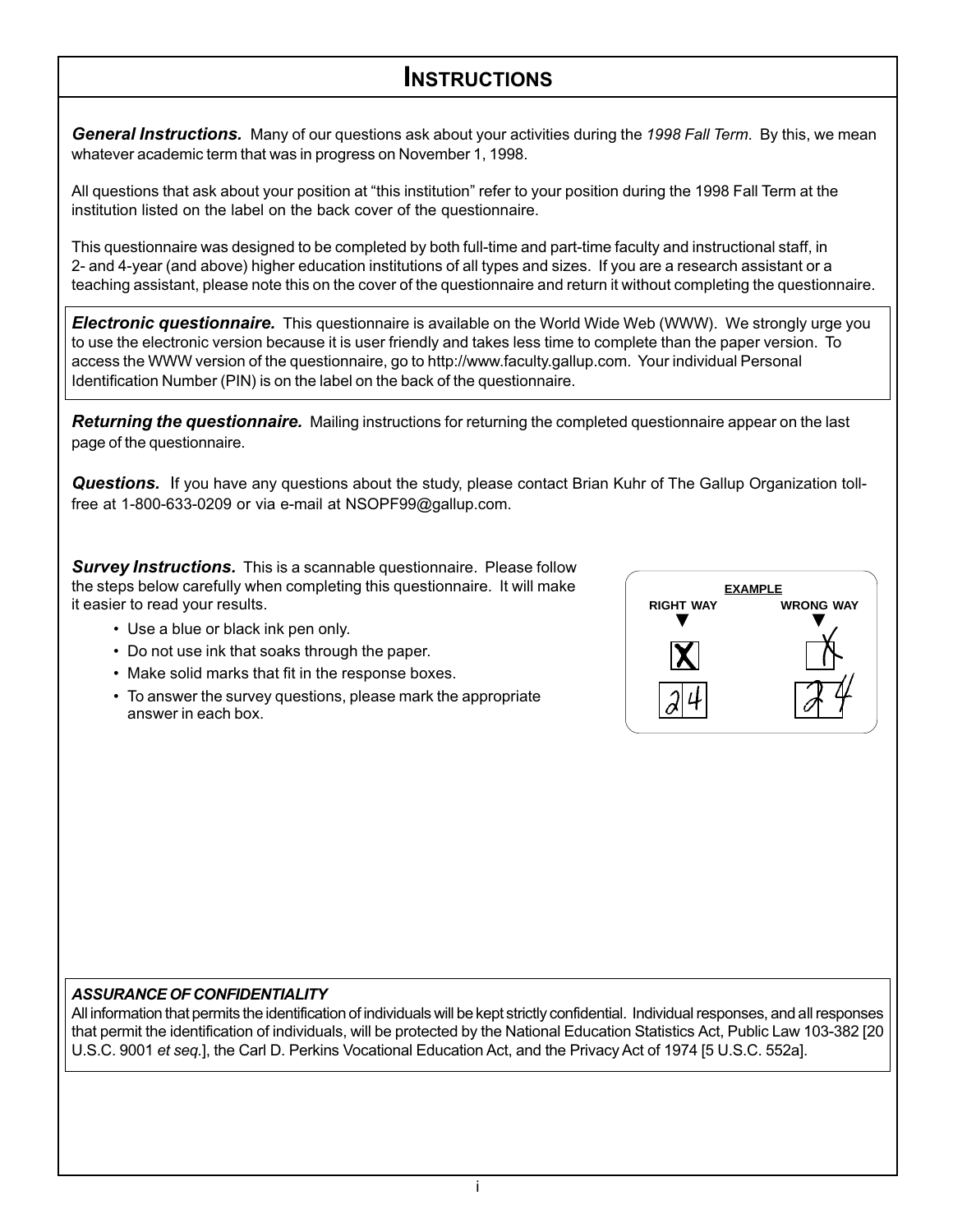| <b>SECTION A:</b><br><b>NATURE OF EMPLOYMENT</b> |                                                                                                                                                                                                                                                                                                                                                                                                                                                                                                                                                                                                                                                                                                                                                                                                                                                                                                                                                 | 5.             | During the 1998 Fall Term, did this institution<br>consider you to be employed part-time or full-                                                                                                                                                                                                                                                                                                                                                                                                                                                                                                                                                                                                                                          |
|--------------------------------------------------|-------------------------------------------------------------------------------------------------------------------------------------------------------------------------------------------------------------------------------------------------------------------------------------------------------------------------------------------------------------------------------------------------------------------------------------------------------------------------------------------------------------------------------------------------------------------------------------------------------------------------------------------------------------------------------------------------------------------------------------------------------------------------------------------------------------------------------------------------------------------------------------------------------------------------------------------------|----------------|--------------------------------------------------------------------------------------------------------------------------------------------------------------------------------------------------------------------------------------------------------------------------------------------------------------------------------------------------------------------------------------------------------------------------------------------------------------------------------------------------------------------------------------------------------------------------------------------------------------------------------------------------------------------------------------------------------------------------------------------|
| 1.                                               | During the 1998 Fall Term, did you have any<br>instructional duties at this institution (e.g.,<br>teaching one or more courses, or advising or<br>supervising students' academic activities)?<br>(Mark [x] one box.)                                                                                                                                                                                                                                                                                                                                                                                                                                                                                                                                                                                                                                                                                                                            |                | time? (Mark [x] one box.)<br>Part-time<br>Full-time (SKIP TO QUESTION 7)                                                                                                                                                                                                                                                                                                                                                                                                                                                                                                                                                                                                                                                                   |
| 2.                                               | Yes<br>No (SKIP TO QUESTION 3)<br>During the 1998 Fall Term, were  (Mark [x] one<br>box.)<br>all of your instructional duties related to credit<br>courses, or advising or supervising academic<br>activities for which students received credit                                                                                                                                                                                                                                                                                                                                                                                                                                                                                                                                                                                                                                                                                                | 6.             | Did you hold a part-time position at this<br>institution during the 1998 Fall Term<br><b>because</b> (Mark [x] "Yes" or "No" for each item)<br>Yes<br>No<br>a. You preferred working on a<br>part-time basis?<br>b. A full-time position was not available?                                                                                                                                                                                                                                                                                                                                                                                                                                                                                |
| 3.<br>4.                                         | some of your instructional duties related to credit<br>courses or advising or supervising academic<br>activities for which students received credit<br><b>OR</b><br>all of your instructional duties related to noncredit<br>courses or advising or supervising noncredit<br>academic activities<br>What was your principal activity at this<br>institution during the 1998 Fall Term? If you<br>had equal responsibilities, please select one.<br>(Mark [x] one box.)<br>Teaching<br>Research<br>Clinical service<br>Administration (Write in title or position.)<br>On sabbatical from this institution<br>Other activity (e.g., technical activity such as<br>programmer or technician; other institutional<br>activities such as library services, community/<br>public service; subsidized performer, artist-in-<br>residence, etc.)<br>During the 1998 Fall Term, did you have faculty<br>status at this institution? (Mark [x] one box.) | 7.<br>8.<br>9. | In what year did you begin the job you held at<br>this institution during the 1998 Fall Term?<br>Consider promotions in rank as part of the<br>same job. (Write in year.)<br>9<br>Which of the following best describes your<br>academic rank, title, or position at this<br>institution during the 1998 Fall Term? (Mark [x]<br>one box. If no ranks are designated at your<br>institution, mark the "NA," Not Applicable box.)<br>NA. Not applicable: no ranks designated at<br>this institution (SKIP TO QUESTION 10,<br>PAGE 2)<br>Professor<br>Associate Professor<br>Assistant Professor<br>Instructor<br>Lecturer<br>Other title (Please specify below.)<br>In what year did you first achieve this<br>rank/title? (Write in year.) |
|                                                  | Yes<br>No                                                                                                                                                                                                                                                                                                                                                                                                                                                                                                                                                                                                                                                                                                                                                                                                                                                                                                                                       | 1              | 9                                                                                                                                                                                                                                                                                                                                                                                                                                                                                                                                                                                                                                                                                                                                          |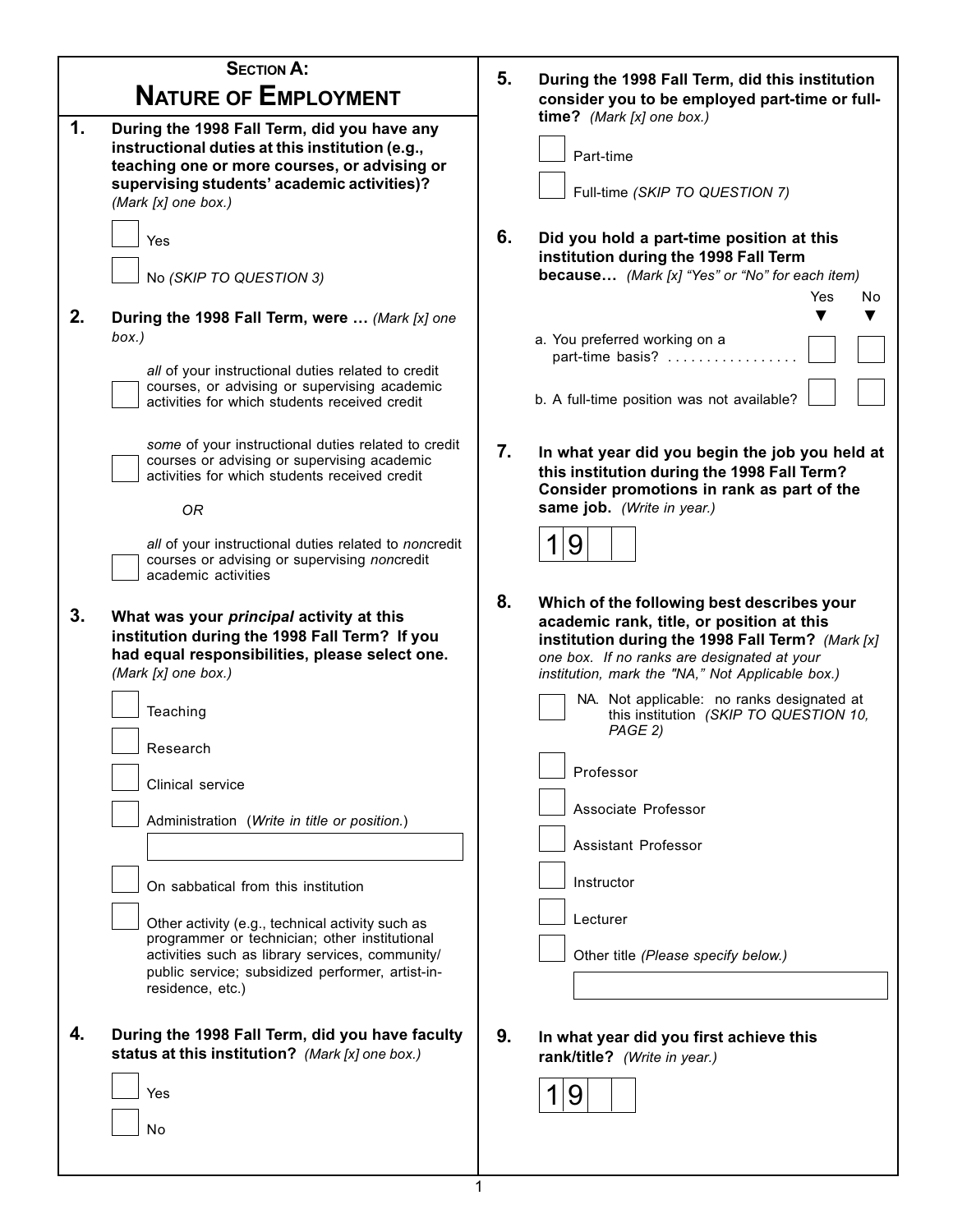|     | 10. What was your tenure status at this institution<br>during the 1998 Fall Term? (Mark [x] one box.)<br>Tenured -<br>On tenure track but not tenured<br>tenure system<br>No tenure system at this institution | In what year did you achieve<br>tenure at this institution?<br>(Write in year.)<br>9<br>Not on tenure track/although institution has a |         | 14. | 13. Were you chairperson of a department or<br>division at this institution during the 1998 Fall<br>Term? (Mark [x] one box.)<br>Yes<br><b>No</b><br>What is your principal field or discipline of<br>teaching? If equal areas, select one. (Write in<br>the name of your principal field or discipline and enter<br>the code number of the discipline, on pages 3-4, that<br>best matches your field of teaching. If you have no<br>field of teaching, mark [x] the "NA" box.)<br>NA. Not Applicable (SKIP TO QUESTION 15) |
|-----|----------------------------------------------------------------------------------------------------------------------------------------------------------------------------------------------------------------|----------------------------------------------------------------------------------------------------------------------------------------|---------|-----|-----------------------------------------------------------------------------------------------------------------------------------------------------------------------------------------------------------------------------------------------------------------------------------------------------------------------------------------------------------------------------------------------------------------------------------------------------------------------------------------------------------------------------|
| 11. | During the 1998 Fall Term, what was the<br>duration of your contract or appointment at<br>this institution? (Mark [x] one box.)                                                                                |                                                                                                                                        |         |     | Name of principal field/discipline of teaching                                                                                                                                                                                                                                                                                                                                                                                                                                                                              |
|     | Unspecified duration, or tenured<br>One academic term<br>Other                                                                                                                                                 | One academic year or one calendar year<br>Two or more academic/calendar years                                                          |         | 15. | Code for Field or Discipline<br>What is your principal area of research? If<br>equal areas, select one. (Write in the name of<br>your principal area of research and enter the code<br>number of the discipline, on pages 3-4, that best<br>matches your field of research. If you have no                                                                                                                                                                                                                                  |
| 12. | During the 1998 Fall Term, did you hold any of                                                                                                                                                                 |                                                                                                                                        |         |     | research area, mark [x] the "NA" box.)<br>NA. Not Applicable (SKIP TO QUESTION 16,<br>PAGE 5)                                                                                                                                                                                                                                                                                                                                                                                                                               |
|     | the following kinds of appointments at this<br>institution? (Mark [x] "Yes" or "No" for each item.)                                                                                                            | Yes<br>▼                                                                                                                               | No<br>▼ |     | Name of principal field/discipline of research                                                                                                                                                                                                                                                                                                                                                                                                                                                                              |
|     |                                                                                                                                                                                                                |                                                                                                                                        |         |     | Code for Field or Discipline                                                                                                                                                                                                                                                                                                                                                                                                                                                                                                |
|     | b. Affiliate or adjunct                                                                                                                                                                                        |                                                                                                                                        |         |     |                                                                                                                                                                                                                                                                                                                                                                                                                                                                                                                             |
|     | d. Assigned by religious order                                                                                                                                                                                 |                                                                                                                                        |         |     |                                                                                                                                                                                                                                                                                                                                                                                                                                                                                                                             |
|     | e. Clinical (Write in title or position.)                                                                                                                                                                      |                                                                                                                                        |         |     |                                                                                                                                                                                                                                                                                                                                                                                                                                                                                                                             |
|     | f. Research (Write in title or position.).                                                                                                                                                                     |                                                                                                                                        |         |     |                                                                                                                                                                                                                                                                                                                                                                                                                                                                                                                             |
|     |                                                                                                                                                                                                                |                                                                                                                                        |         |     |                                                                                                                                                                                                                                                                                                                                                                                                                                                                                                                             |
|     | h. Other (Please specify below.)                                                                                                                                                                               |                                                                                                                                        |         |     |                                                                                                                                                                                                                                                                                                                                                                                                                                                                                                                             |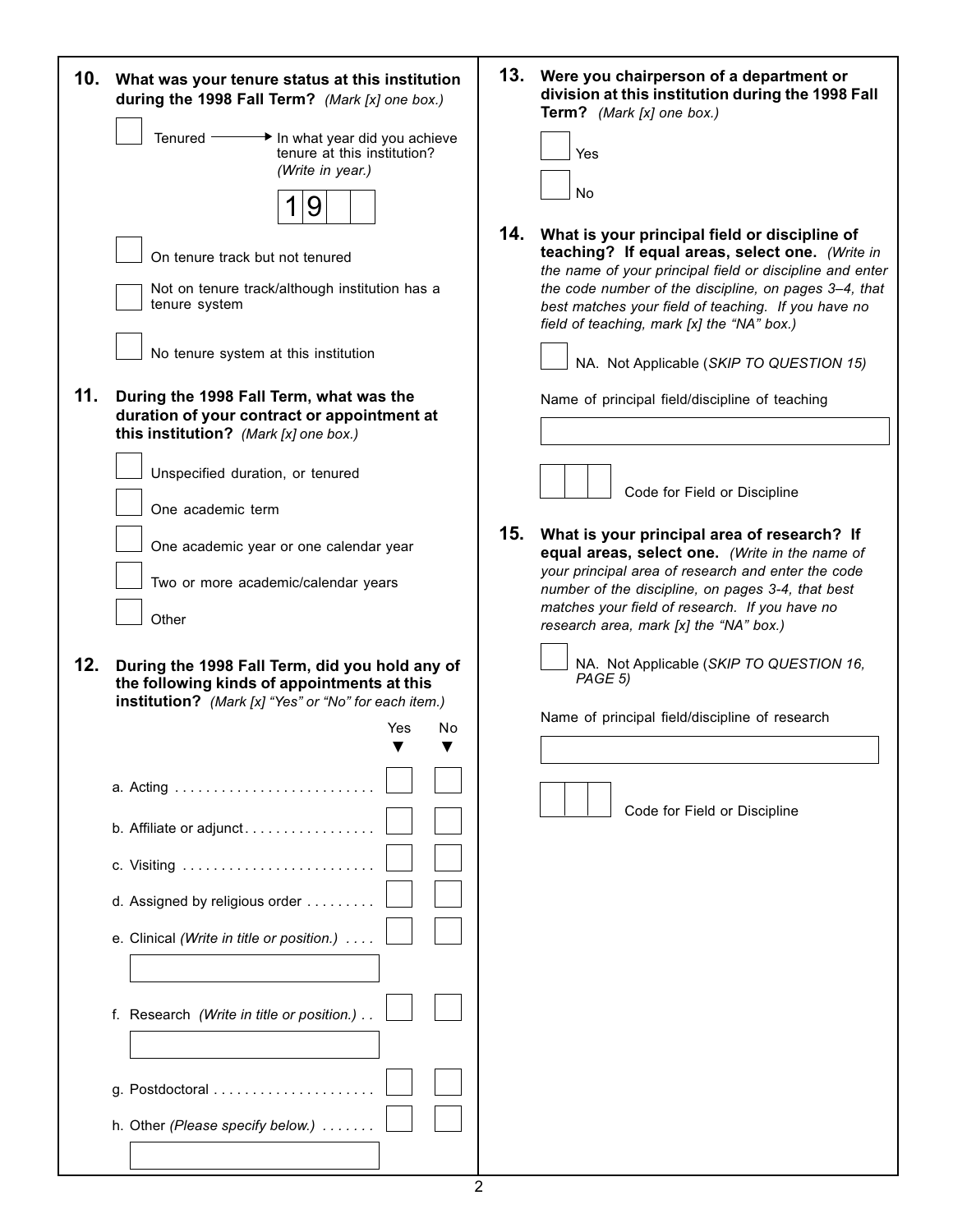# *CODES FOR MAJOR FIELDS OF STUDY AND ACADEMIC DISCIPLINES*

#### **AGRICULTURE**

- 101 Agribusiness & Agricultural Production
- 102 Agricultural, Animal, Food, & Plant Sciences
- 103 Renewable Natural Resources, including Conservation, Fishing, & Forestry
- 110 Other Agriculture

### **ARCHITECTURE & ENVIRONMENTAL DESIGN**

- 121 Architecture & Environmental Design
- 122 City, Community, & Regional Planning
- 123 Interior Design
- 124 Land Use Management & Reclamation
- 130 Other Arch. & Environmental Design

#### **ART**

- 141 Art History & Appreciation
- 142 Crafts
- 143 Dance
- 144 Design (other than Architecture or Interior)
- 145 Dramatic Arts
- 146 Film Arts
- 147 Fine Arts
- 148 Music
- 149 Music History & Appreciation
- 150 Other Visual & Performing Arts

# **BUSINESS**

- 161 Accounting
- 162 Banking & Finance
- 163 Business Administration & Management
- 164 Business Administrative Support (e.g., Bookkeeping, Office Management, Secretarial)
- 165 Human Resources Development
- 166 Organizational Behavior
- 167 Marketing & Distribution
- 170 Other Business

# **COMMUNICATIONS**

- 181 Advertising
- 182 Broadcasting & Journalism
- 183 Communications Research
- 184 Communication Technologies
- 190 Other Communications

# **COMPUTER SCIENCE**

- 201 Computer & Information Sciences
- 202 Computer Programming
- 203 Data Processing
- 204 Systems Analysis
- 210 Other Computer Science

# **EDUCATION**

- 221 Education, General
- 222 Basic Skills
- 223 Bilingual/Cross-cultural Education
- 224 Curriculum & Instruction
- 225 Education Administration
- 226 Education Evaluation & Research
- 227 Educational Psychology
- 228 Higher Education
- 229 Special Education 230 Student Counseling & Personnel Services
- 231 Other Education

# **TEACHER EDUCATION**

- 241 Pre-Elementary
- 242 Elementary
- 243 Secondary
- 244 Adult & Continuing
- 245 Other General Teacher Education Programs
- 250 Teacher Education in Specific Subjects

# **ENGINEERING**

- 261 Engineering, General
- 262 Civil Engineering
- 263 Electrical, Electronics, & Communication Engineering
- **Mechanical Engineering**
- 265 Chemical Engineering
- 270 Other Engineering
- 280 Engineering-Related Technologies

#### **ENGLISH & LITERATURE**

- 291 English, General
- 292 Composition & Creative Writing
- 293 American Literature
- 294 English Literature
- 295 Linguistics<br>296 Speech. De
- Speech, Debate, & Forensics
- 297 English as a Second Language
- 300 English, Other

#### **FOREIGN LANGUAGES**

- 311 Chinese (Mandarin, Cantonese, or Other Chinese)
- 312 French<br>313 German
- German
- 314 Italian
- 315 Latin
- 316 Japanese 317 Other Asian
- 318 Russian or Other Slavic
- 319 Spanish
- 320 Other Foreign Languages

# **HEALTH SCIENCES**

- 331 Allied Health Technologies & Services
- 332 Dentistry
- 333 Health Services Administration
- 334 Medicine, including Psychiatry

380 **LIBRARY & ARCHIVAL SCIENCES**

(CONTINUED)

335 Nursing

370 **LAW**

3

- 336 Pharmacy
- 337 Public Health
- 338 Veterinary Medicine 340 Other Health Sciences
- 350 **HOME ECONOMICS**
- 360 **INDUSTRIAL ARTS**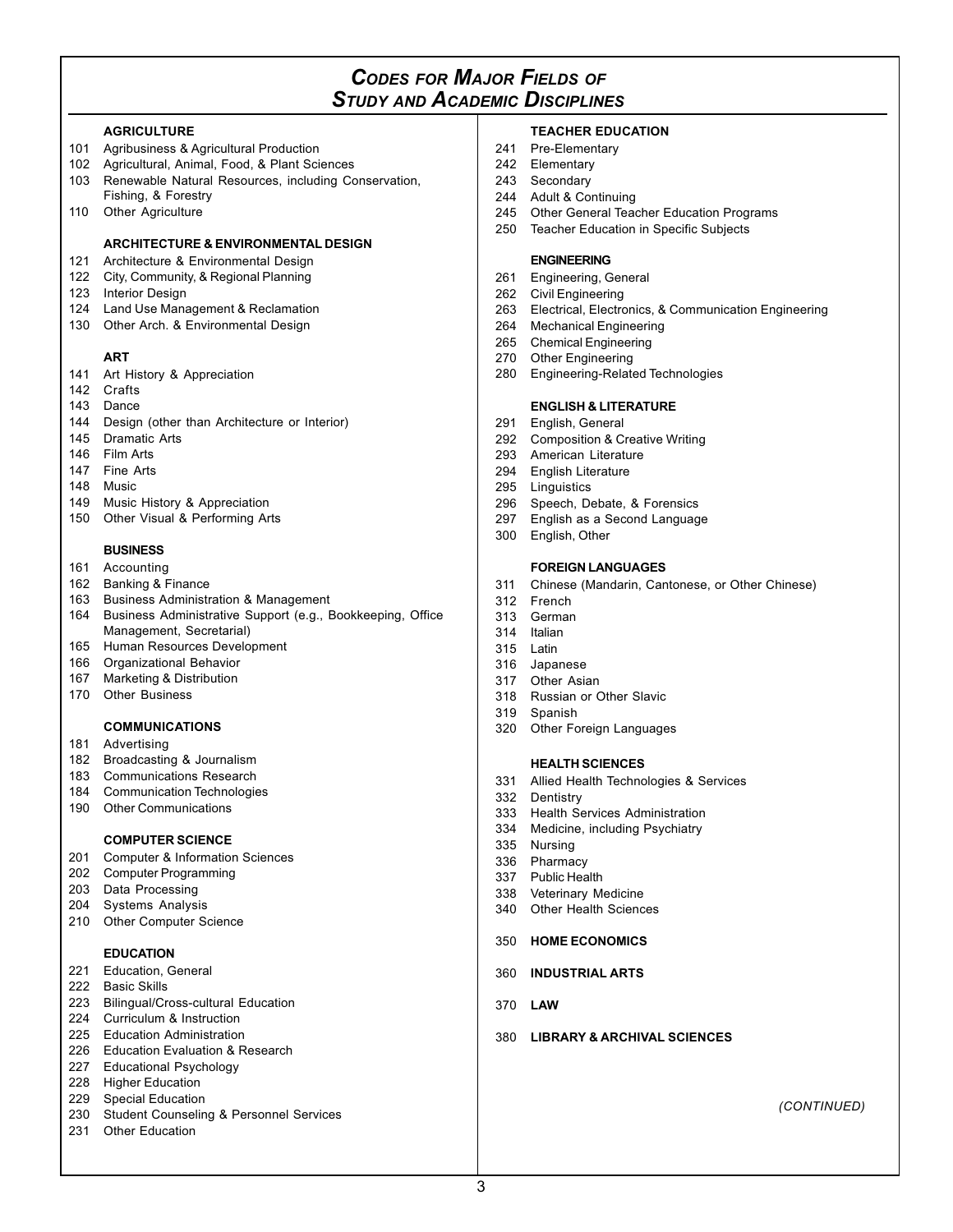# 390 **MATHEMATICS/STATISTICS**

#### **NATURAL SCIENCES: BIOLOGICAL SCIENCES**

- 391 Biochemistry
- 392 Biology
- 393 Botany
- 394 Genetics
- 395 Immunology
- 396 Microbiology
- 397 Physiology
- 398 Zoology
- 400 Biological Sciences, Other

#### **NATURAL SCIENCES: PHYSICAL SCIENCES**

- 411 Astronomy
- 412 Chemistry
- 413 Physics
- 414 Earth, Atmosphere, and Oceanographic (Geological Sciences)
- 420 Physical Sciences, Other
- 430 **PARKS & RECREATION**

## **PHILOSOPHY, RELIGION & THEOLOGY**

- 440 Philosophy
- 441 Religion
- 442 Theology

## 470 **PHYSICAL EDUCATION**

- 500 **PROTECTIVE SERVICES** (e.g., Criminal Justice, Fire Protection)
- 510 **PSYCHOLOGY**
- 520 **PUBLIC AFFAIRS** (e.g., Community Services, Public Administration, Public Works, Social Work)
- 530 **SCIENCE TECHNOLOGIES**

# **SOCIAL SCIENCES & HISTORY**

- 541 Social Sciences, General
- 542 Anthropology
- 543 Archeology
- 544 Area & Ethnic Studies
- 545 Demography
- 546 Economics
- 547 Geography
- 548 History
- 549 International Relations
- 550 Political Science & Government
- 551 Sociology
- 560 Other Social Sciences

# **VOCATIONAL TRAINING**

# **CONSTRUCTION TRADES**

- 601 Carpentry
- 602 Electrician
- 603 Plumbing
- 610 Other Construction Trades

#### **CONSUMER, PERSONAL, & MISCELLANEOUS SERVICES**

- 621 Personal Services (e.g., Barbering, Cosmetology)<br>630 Other Consumer Services
- **Other Consumer Services**

#### **MECHANICS & REPAIRERS**

- 641 Electrical & Electronics Equipment Repair
- 642 Heating, Air Conditioning, & Refrigeration Mechanics & Repairers
- 643 Vehicle & Mobile Equipment Mechanics & Repairers
- 644 Other Mechanics & Repairers

# **PRECISION PRODUCTION**

- 661 Drafting
- 662 Graphic & Print Communications
- 663 Leatherworking & Upholstering
- 664 Precision Metal Work
- 665 Woodworking
- 670 Other Precision Production Work

#### **TRANSPORTATION & MATERIAL MOVING**

- 681 Air Transportation (e.g., Piloting, Traffic Control, Flight Attendance, Aviation Management)
- 682 Land Vehicle & Equipment Operation<br>683 Water Transportation (e.g., Boat & Fi
- Water Transportation (e.g., Boat & Fishing Operations, Deep Water Diving, Marina Operations, Sailors & Deckhands)
- 690 Other Transportation & Material Moving

#### **900 OTHER**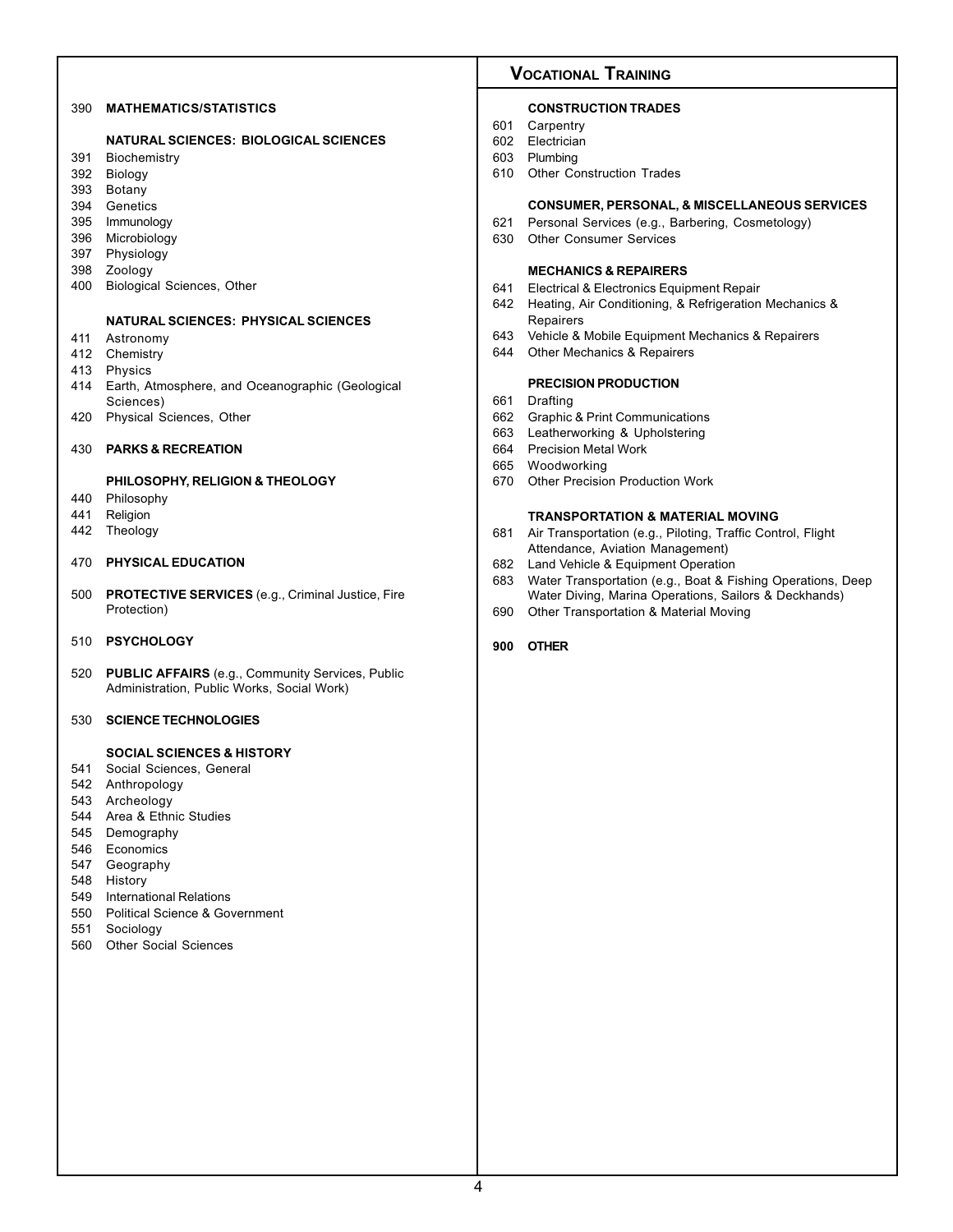| <b>SECTION B:</b><br><b>ACADEMIC/PROFESSIONAL BACKGROUND</b>                                                                                                                                                                                                                                                                                                                                                                                                                                                                                                                                                |  |  |  |  |  |
|-------------------------------------------------------------------------------------------------------------------------------------------------------------------------------------------------------------------------------------------------------------------------------------------------------------------------------------------------------------------------------------------------------------------------------------------------------------------------------------------------------------------------------------------------------------------------------------------------------------|--|--|--|--|--|
| 16.<br>Please list below information about the degrees you have received. Do not list honorary degrees. If<br>you have more than one degree at the same level, please list the most recent degree first. (Complete all<br>columns for each degree. If you have none of the degrees or awards listed below, mark [x] the "NA" box.)                                                                                                                                                                                                                                                                          |  |  |  |  |  |
| <b>CODES FOR TYPE OF DEGREE</b><br>1) First professional degree (M.D., D.O., D.D.S. or D.M.D.,<br>4) Other Master's degree (M.A., M.S., M.B.A., M.Ed., etc.)<br>LL.B., J.D., D.C. or D.C.M., D.Par., Pod.D. or D.P., D.V.M.,<br>5) Bachelor's degree (B.A., A.B., B.S., etc.)<br>O.D., M.Div. or H.H.L. or B.D.)<br>6) Associate's degree or equivalent (A.A., A.S., etc.)<br>2) Doctoral degree (Ph.D., Ed.D., etc.)<br>7) Certificate or diploma for completion of undergraduate<br>3) Masters of Fine Arts, Masters of Social Work (M.F.A.,<br>program (other than Associate's or Bachelor's)<br>M.S.W.) |  |  |  |  |  |
| NA. Not Applicable; do not hold a degree or award listed above (SKIP TO QUESTION 17)                                                                                                                                                                                                                                                                                                                                                                                                                                                                                                                        |  |  |  |  |  |
| C.<br>D.<br>Е.<br>В.<br>Α.<br>Degree Code<br>Name of Field<br><b>Field Code</b><br>a. Name of Institution, and<br>Year<br>(see box above)<br>(from pages 3-4)<br>b. City and State/Country of Institution<br>Received                                                                                                                                                                                                                                                                                                                                                                                       |  |  |  |  |  |
| 9<br>1. Highest<br>a.                                                                                                                                                                                                                                                                                                                                                                                                                                                                                                                                                                                       |  |  |  |  |  |
| b.                                                                                                                                                                                                                                                                                                                                                                                                                                                                                                                                                                                                          |  |  |  |  |  |
| 9<br>2. Next Highest<br>a.                                                                                                                                                                                                                                                                                                                                                                                                                                                                                                                                                                                  |  |  |  |  |  |
| b.                                                                                                                                                                                                                                                                                                                                                                                                                                                                                                                                                                                                          |  |  |  |  |  |
| 9<br>3. Next Highest<br>a.                                                                                                                                                                                                                                                                                                                                                                                                                                                                                                                                                                                  |  |  |  |  |  |
| b.                                                                                                                                                                                                                                                                                                                                                                                                                                                                                                                                                                                                          |  |  |  |  |  |
| 9<br>4. Next Highest<br>a.                                                                                                                                                                                                                                                                                                                                                                                                                                                                                                                                                                                  |  |  |  |  |  |
| b.                                                                                                                                                                                                                                                                                                                                                                                                                                                                                                                                                                                                          |  |  |  |  |  |
| 17.<br>Are you currently working toward a degree? (Mark [x] one box.)<br>Yes<br>No (SKIP TO QUESTION 19, PAGE 6)                                                                                                                                                                                                                                                                                                                                                                                                                                                                                            |  |  |  |  |  |
| 18.<br>Please indicate below (A) the type of degree you are currently working toward, (B) the year you anticipate<br>receiving it, (C) name of the field, (D) the field code that applies (from pages 3-4), and (E) the name and<br>location of the institution from which you anticipate receiving this degree. (Complete all columns.)                                                                                                                                                                                                                                                                    |  |  |  |  |  |
| Ε.<br>Β.<br>C.<br>Α.<br>D.<br>Degree Code<br>Name of Field<br><b>Field Code</b><br>a. Name of Institution, and<br>Year<br>b. City and State/Country of Institution<br>(see box above) Anticipated<br>(from pages 3-4)                                                                                                                                                                                                                                                                                                                                                                                       |  |  |  |  |  |
| Degree Working<br>Toward<br>а.                                                                                                                                                                                                                                                                                                                                                                                                                                                                                                                                                                              |  |  |  |  |  |
| b.                                                                                                                                                                                                                                                                                                                                                                                                                                                                                                                                                                                                          |  |  |  |  |  |
|                                                                                                                                                                                                                                                                                                                                                                                                                                                                                                                                                                                                             |  |  |  |  |  |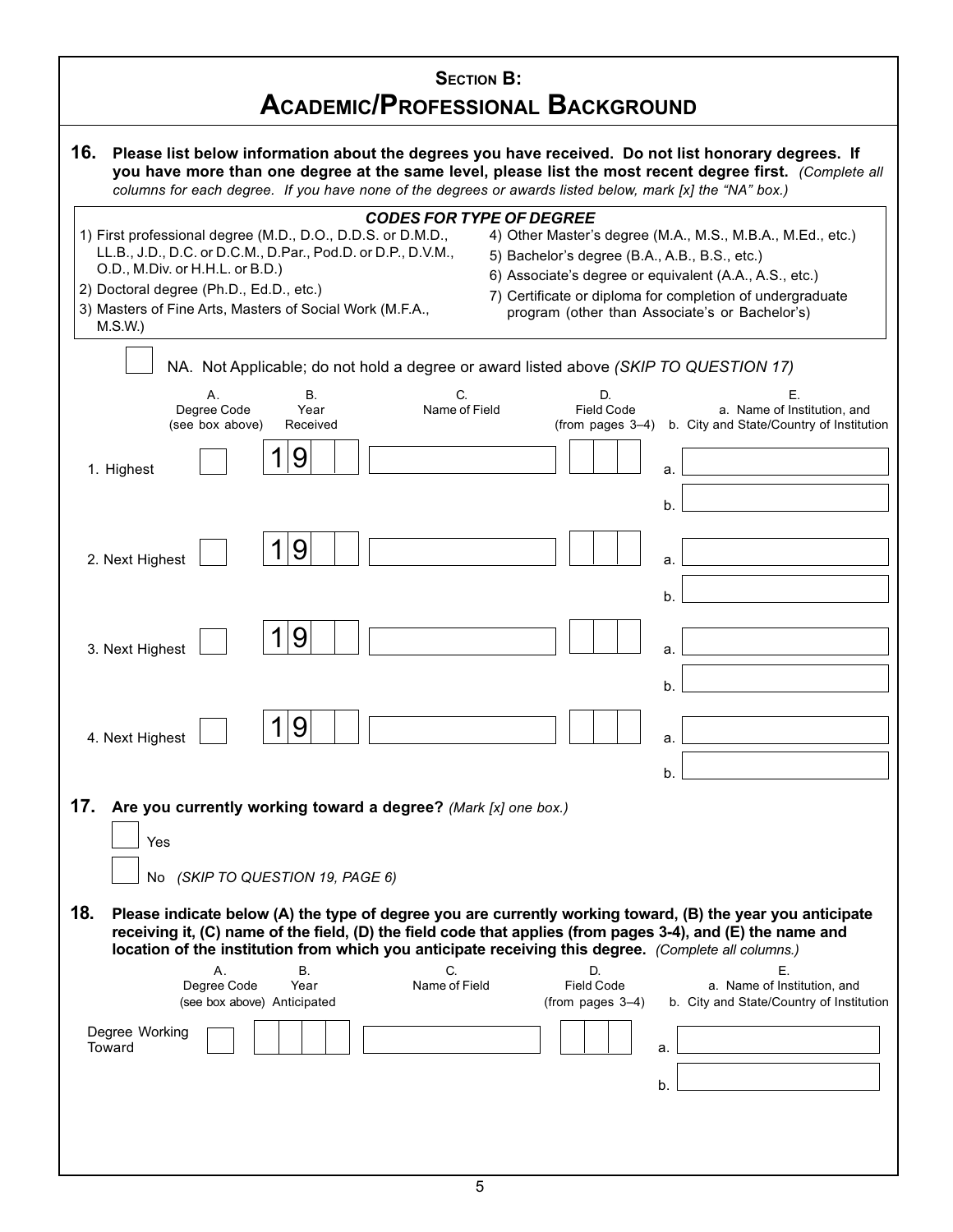| 19. | Do you consider your position at this institution to be your primary employment? (Mark [x] one box.)                                                                                                                                                                                                                                                                                                                                                             |
|-----|------------------------------------------------------------------------------------------------------------------------------------------------------------------------------------------------------------------------------------------------------------------------------------------------------------------------------------------------------------------------------------------------------------------------------------------------------------------|
|     | Yes                                                                                                                                                                                                                                                                                                                                                                                                                                                              |
|     | No                                                                                                                                                                                                                                                                                                                                                                                                                                                               |
| 20. | During the 1998 Fall Term, did you do outside consulting in addition to your employment at this<br>institution? (Mark [x] one box.)                                                                                                                                                                                                                                                                                                                              |
|     | Yes                                                                                                                                                                                                                                                                                                                                                                                                                                                              |
|     | No                                                                                                                                                                                                                                                                                                                                                                                                                                                               |
| 21. | During the 1998 Fall Term, did you have professional employment other than consulting in addition<br>to your employment at this institution? (Mark [x] one box.)                                                                                                                                                                                                                                                                                                 |
|     | Yes                                                                                                                                                                                                                                                                                                                                                                                                                                                              |
|     | No (SKIP TO QUESTION 23)                                                                                                                                                                                                                                                                                                                                                                                                                                         |
| 22. | How many different professional jobs/positions, other than your employment at this institution or<br>consulting jobs, did you have during the 1998 Fall Term? (Write in number.)                                                                                                                                                                                                                                                                                 |
|     | Number of other jobs                                                                                                                                                                                                                                                                                                                                                                                                                                             |
| 23. | In total, how many professional positions in higher education institutions have you held? Consider<br>promotions in rank at the same institution as part of the same position. If your occupational<br>classification changed within the same institution, please consider this a separate position. (Include<br>your position at this institution and all other full-time and part-time positions. Do not include teaching or research<br>assistant positions.) |
|     | Number of<br>positions                                                                                                                                                                                                                                                                                                                                                                                                                                           |
|     |                                                                                                                                                                                                                                                                                                                                                                                                                                                                  |
|     |                                                                                                                                                                                                                                                                                                                                                                                                                                                                  |
|     |                                                                                                                                                                                                                                                                                                                                                                                                                                                                  |
|     |                                                                                                                                                                                                                                                                                                                                                                                                                                                                  |
|     |                                                                                                                                                                                                                                                                                                                                                                                                                                                                  |
|     |                                                                                                                                                                                                                                                                                                                                                                                                                                                                  |
|     |                                                                                                                                                                                                                                                                                                                                                                                                                                                                  |
|     |                                                                                                                                                                                                                                                                                                                                                                                                                                                                  |
|     |                                                                                                                                                                                                                                                                                                                                                                                                                                                                  |
|     |                                                                                                                                                                                                                                                                                                                                                                                                                                                                  |
|     | Continue on next page-                                                                                                                                                                                                                                                                                                                                                                                                                                           |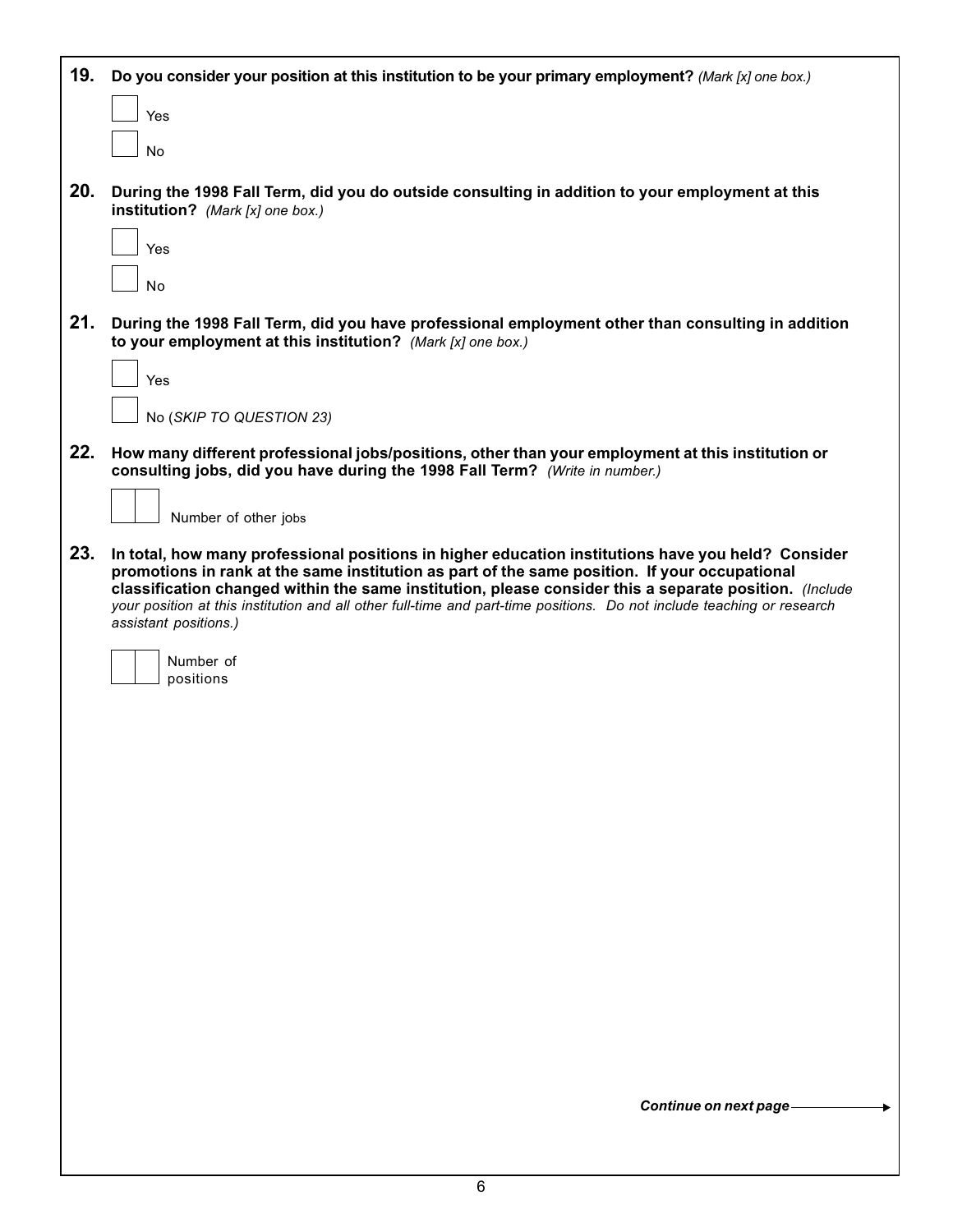| 24. The next questions ask about your first professional position in a higher education institution, and your most                               |
|--------------------------------------------------------------------------------------------------------------------------------------------------|
| recent professional position at a higher education institutution (other than the one you currently hold at this                                  |
| <b>institution.</b> (If your current position is your first position, complete column 1. If you have no other additional professional positions, |
| mark [x] the "NA" box at the top of the second column.)                                                                                          |

• Do not list promotions in rank at one place of employment as different positions.

• Do not include work as a graduate student.

|    |                                                                                                                                                         | <b>First Professional Position in a</b><br><b>Higher Education Institution</b> | <b>Most Recent</b> Professional Position at a<br>Higher Ed. Institution (other than the one<br>you currently hold at this institution)<br>NA: No other positions |  |  |
|----|---------------------------------------------------------------------------------------------------------------------------------------------------------|--------------------------------------------------------------------------------|------------------------------------------------------------------------------------------------------------------------------------------------------------------|--|--|
| 1. | YEARS JOB HELD                                                                                                                                          | (Write in year.)<br>9                                                          | (Write in year.)<br>9                                                                                                                                            |  |  |
|    | FROM:<br>TO: (If a current position, mark [x] "Present".)                                                                                               | 9<br>Present                                                                   | 9<br>Present                                                                                                                                                     |  |  |
| 2. | <b>TYPE OF INSTITUTION</b>                                                                                                                              |                                                                                |                                                                                                                                                                  |  |  |
|    | 4-year doctoral granting college or university,<br>graduate or professional school                                                                      | (Mark [x] one box.)                                                            | (Mark [x] one box.)                                                                                                                                              |  |  |
|    | 4-year non-doctoral granting college or university                                                                                                      |                                                                                |                                                                                                                                                                  |  |  |
|    | 2-year degree granting college                                                                                                                          |                                                                                |                                                                                                                                                                  |  |  |
|    | Other postsecondary institution                                                                                                                         |                                                                                |                                                                                                                                                                  |  |  |
| 3. | <b>EMPLOYMENT STATUS</b>                                                                                                                                | (Mark [x] one box.)                                                            | (Mark [x] one box.)                                                                                                                                              |  |  |
|    | Full-time                                                                                                                                               |                                                                                |                                                                                                                                                                  |  |  |
|    | Part-time                                                                                                                                               |                                                                                |                                                                                                                                                                  |  |  |
| 4. | PRIMARY RESPONSIBILITY                                                                                                                                  | (Mark [x] one box.)                                                            | (Mark [x] one box.)                                                                                                                                              |  |  |
|    | Administration, Management                                                                                                                              |                                                                                |                                                                                                                                                                  |  |  |
|    | Instruction/Research/Public Service                                                                                                                     |                                                                                |                                                                                                                                                                  |  |  |
|    | Other Professional (Support/Service/Clinical)                                                                                                           |                                                                                |                                                                                                                                                                  |  |  |
| 5. | ACADEMIC RANK/TITLE (What were your academic<br>ranks when you began and left this academic<br>position? If current job, do not indicate rank at exit.) | (Mark [x] one box in each column.)<br>At Hire<br>At Exit                       | (Mark [x] one box in each column.)<br>At Hire<br>At Exit                                                                                                         |  |  |
|    | Professor                                                                                                                                               |                                                                                |                                                                                                                                                                  |  |  |
|    | Associate Professor                                                                                                                                     |                                                                                |                                                                                                                                                                  |  |  |
|    | <b>Assistant Professor</b>                                                                                                                              |                                                                                |                                                                                                                                                                  |  |  |
|    | Instructor                                                                                                                                              |                                                                                |                                                                                                                                                                  |  |  |
|    | Lecturer                                                                                                                                                |                                                                                |                                                                                                                                                                  |  |  |
|    | Other                                                                                                                                                   |                                                                                |                                                                                                                                                                  |  |  |
|    | NA. Not applicable, no rank                                                                                                                             |                                                                                |                                                                                                                                                                  |  |  |
| 6. | TENURE STATUS (What was your tenure status<br>when you began and left this academic position?<br>If current job, do not indicate tenure at exit.)       | (Mark [x] one box in each column.)<br>At Hire<br>At Exit<br>▼<br>▼             | (Mark [x] one box in each column.)<br>At Hire<br>At Exit<br>▼<br>▼                                                                                               |  |  |
|    | Tenured                                                                                                                                                 |                                                                                |                                                                                                                                                                  |  |  |
|    | On tenure track but not tenured                                                                                                                         |                                                                                |                                                                                                                                                                  |  |  |
|    | Not on tenure track<br>although institution has a tenure system                                                                                         |                                                                                |                                                                                                                                                                  |  |  |
|    | No tenure system at this institution                                                                                                                    |                                                                                |                                                                                                                                                                  |  |  |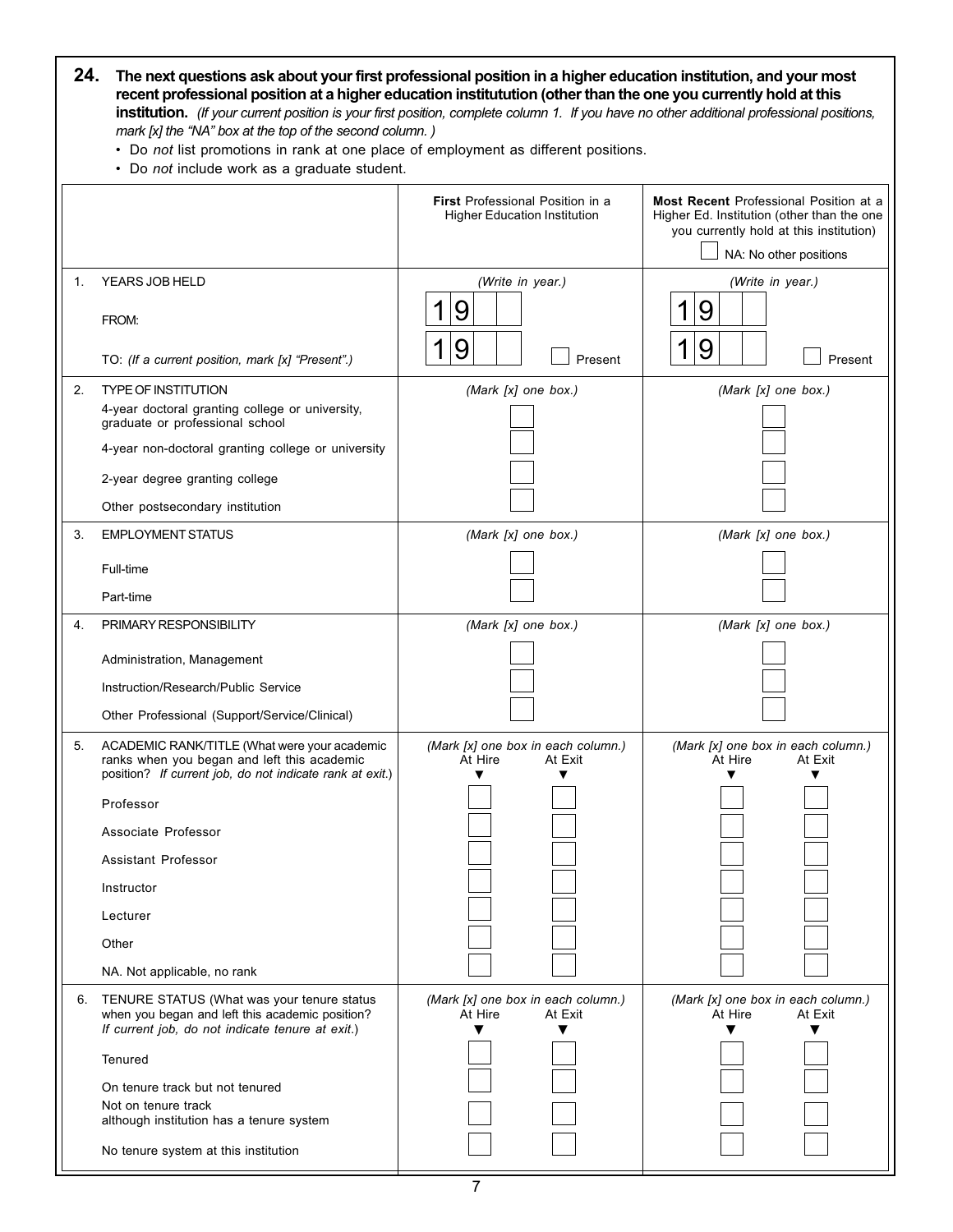| 25. | How many years have you been teaching in higher education institutions?<br>(Write in number. If none, write in "0". If less than 1 year, write in "1".)                                                                                                                                |                                   |                                                                                                              |  |  |  |
|-----|----------------------------------------------------------------------------------------------------------------------------------------------------------------------------------------------------------------------------------------------------------------------------------------|-----------------------------------|--------------------------------------------------------------------------------------------------------------|--|--|--|
|     | Number of years                                                                                                                                                                                                                                                                        |                                   |                                                                                                              |  |  |  |
| 26. | How many professional positions, outside of higher education institutions, have you held? Do not<br>include consulting jobs (Write in number. If none, mark the box indicating "None".)<br>None (SKIP TO QUESTION 29, PAGE 9)                                                          |                                   |                                                                                                              |  |  |  |
|     | Number of professional positions outside higher education institutions                                                                                                                                                                                                                 |                                   |                                                                                                              |  |  |  |
| 27. | How many of these positions were (Write in number of full-time and part-time professional positions outside<br>of higher education institutions. If none, write in "0".)<br>Full-time<br>Part-time                                                                                     |                                   |                                                                                                              |  |  |  |
|     | 28. The next questions ask about professional positions outside of higher education institutions you have<br>held. List information on your first and your most recent professional positions outside of higher<br>education institutions. Do not include positions you began in 1999. |                                   |                                                                                                              |  |  |  |
|     |                                                                                                                                                                                                                                                                                        | of a Higher Education Institution | First Professional Position Outside Most Recent Professional Position<br>Outside of a Higher Ed. Institution |  |  |  |
|     |                                                                                                                                                                                                                                                                                        |                                   | NA: No other<br>Professional positions                                                                       |  |  |  |
|     | 1. YEARS JOB HELD                                                                                                                                                                                                                                                                      | (Write in year.)                  | (Write in year.)                                                                                             |  |  |  |
|     | FROM:                                                                                                                                                                                                                                                                                  | 9                                 | 9                                                                                                            |  |  |  |
|     | TO: (If a current position, mark [x] "Present".)                                                                                                                                                                                                                                       | 9<br>Present                      | 9<br>1<br>Present                                                                                            |  |  |  |
|     | 2. TYPE OF EMPLOYER                                                                                                                                                                                                                                                                    | (Mark [x] one box.)               | (Mark [x] one box.)                                                                                          |  |  |  |
|     | Elementary or secondary school                                                                                                                                                                                                                                                         |                                   |                                                                                                              |  |  |  |
|     | Hospital or other health care organization or clinical setting                                                                                                                                                                                                                         |                                   |                                                                                                              |  |  |  |
|     | Foundation or other non-profit organization other<br>than health care organization                                                                                                                                                                                                     |                                   |                                                                                                              |  |  |  |
|     | For-profit business or industry in the private sector                                                                                                                                                                                                                                  |                                   |                                                                                                              |  |  |  |
|     | Government (federal, state, or local) or military                                                                                                                                                                                                                                      |                                   |                                                                                                              |  |  |  |
|     | Other                                                                                                                                                                                                                                                                                  |                                   |                                                                                                              |  |  |  |
|     | 3. EMPLOYMENT STATUS                                                                                                                                                                                                                                                                   | (Mark [x] one box.)               | (Mark $[x]$ one box.)                                                                                        |  |  |  |
|     | Full-time                                                                                                                                                                                                                                                                              |                                   |                                                                                                              |  |  |  |
|     | Part-time                                                                                                                                                                                                                                                                              |                                   |                                                                                                              |  |  |  |
|     | 4. PRIMARY RESPONSIBILITY                                                                                                                                                                                                                                                              | (Mark [x] one box.)               | (Mark [x] one box.)                                                                                          |  |  |  |
|     | Administration, Management                                                                                                                                                                                                                                                             |                                   |                                                                                                              |  |  |  |
|     | Instruction, Research, or Public Service                                                                                                                                                                                                                                               |                                   |                                                                                                              |  |  |  |
|     | Other Professional (Support/Service/Clinical)                                                                                                                                                                                                                                          |                                   |                                                                                                              |  |  |  |
|     | Technical                                                                                                                                                                                                                                                                              |                                   |                                                                                                              |  |  |  |
|     | Other                                                                                                                                                                                                                                                                                  |                                   |                                                                                                              |  |  |  |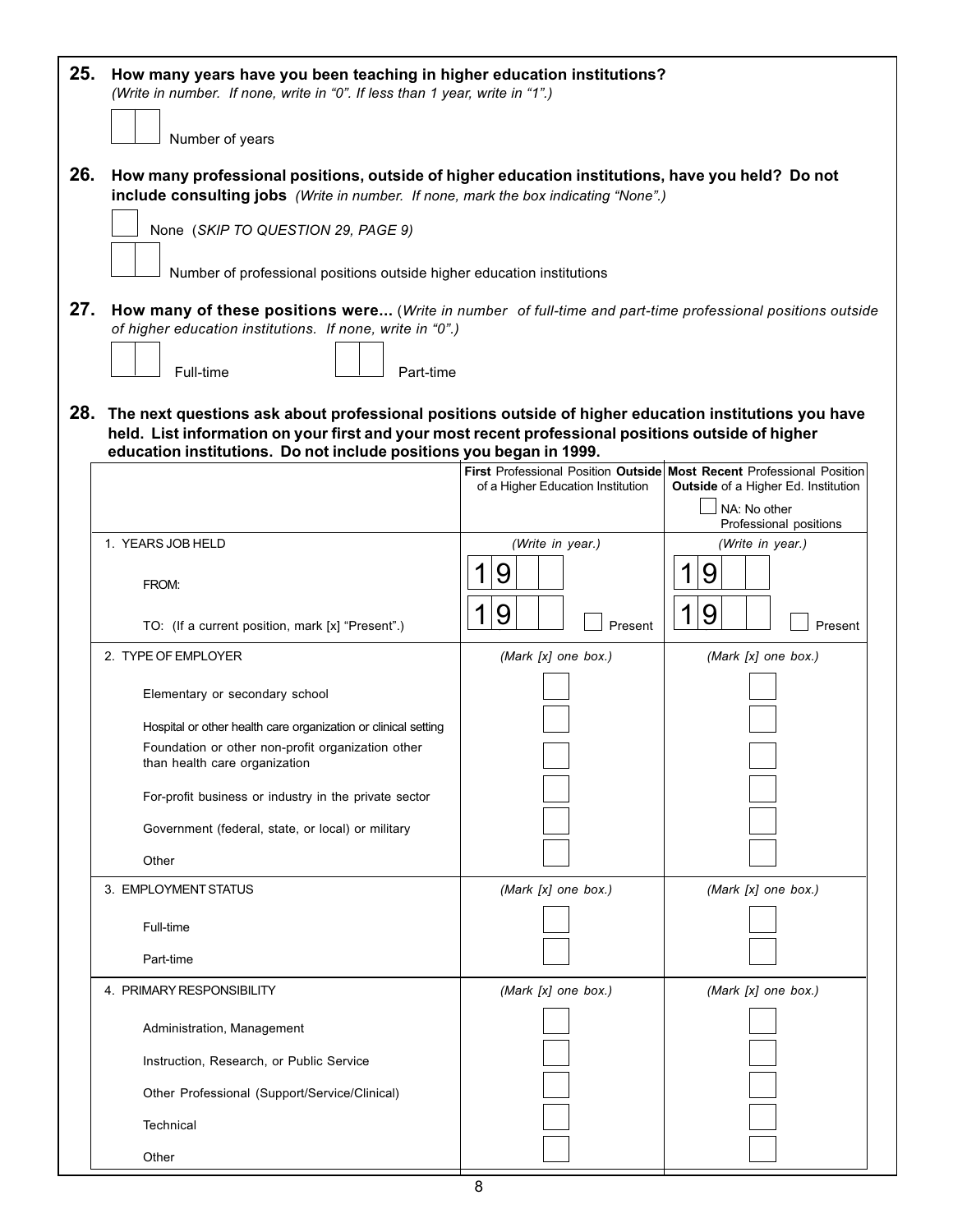| NA. Not applicable. No presentations/publications/etc. (SKIP TO QUESTION 30, PAGE 10)                                                             |                            |                     |                      |  |  |  |
|---------------------------------------------------------------------------------------------------------------------------------------------------|----------------------------|---------------------|----------------------|--|--|--|
| Type of Presentation/Publication/etc.<br>Total during past two years                                                                              |                            |                     |                      |  |  |  |
| (Write a number in each<br>box. If none, write in "0".)                                                                                           | <b>Total during career</b> | Sole responsibility | Joint responsibility |  |  |  |
| 1. Articles published in refereed<br>professional or trade journals; creative<br>works published in juried media                                  |                            |                     |                      |  |  |  |
| 2. Articles published in nonrefereed<br>professional or trade journals; creative<br>works published in nonjuried media or<br>in-house newsletters |                            |                     |                      |  |  |  |
| 3. Published reviews of books, articles, or<br>creative works; chapters in edited volumes                                                         |                            |                     |                      |  |  |  |
| 4. Textbooks, other books; monographs;<br>research or technical reports<br>disseminated internally or to clients                                  |                            |                     |                      |  |  |  |
| 5. Presentations at conferences,<br>workshops, etc.; exhibitions or<br>performances in the fine or applied arts                                   |                            |                     |                      |  |  |  |
| 6. Other, such as patents or computer<br>software products                                                                                        |                            |                     |                      |  |  |  |

 $\Gamma$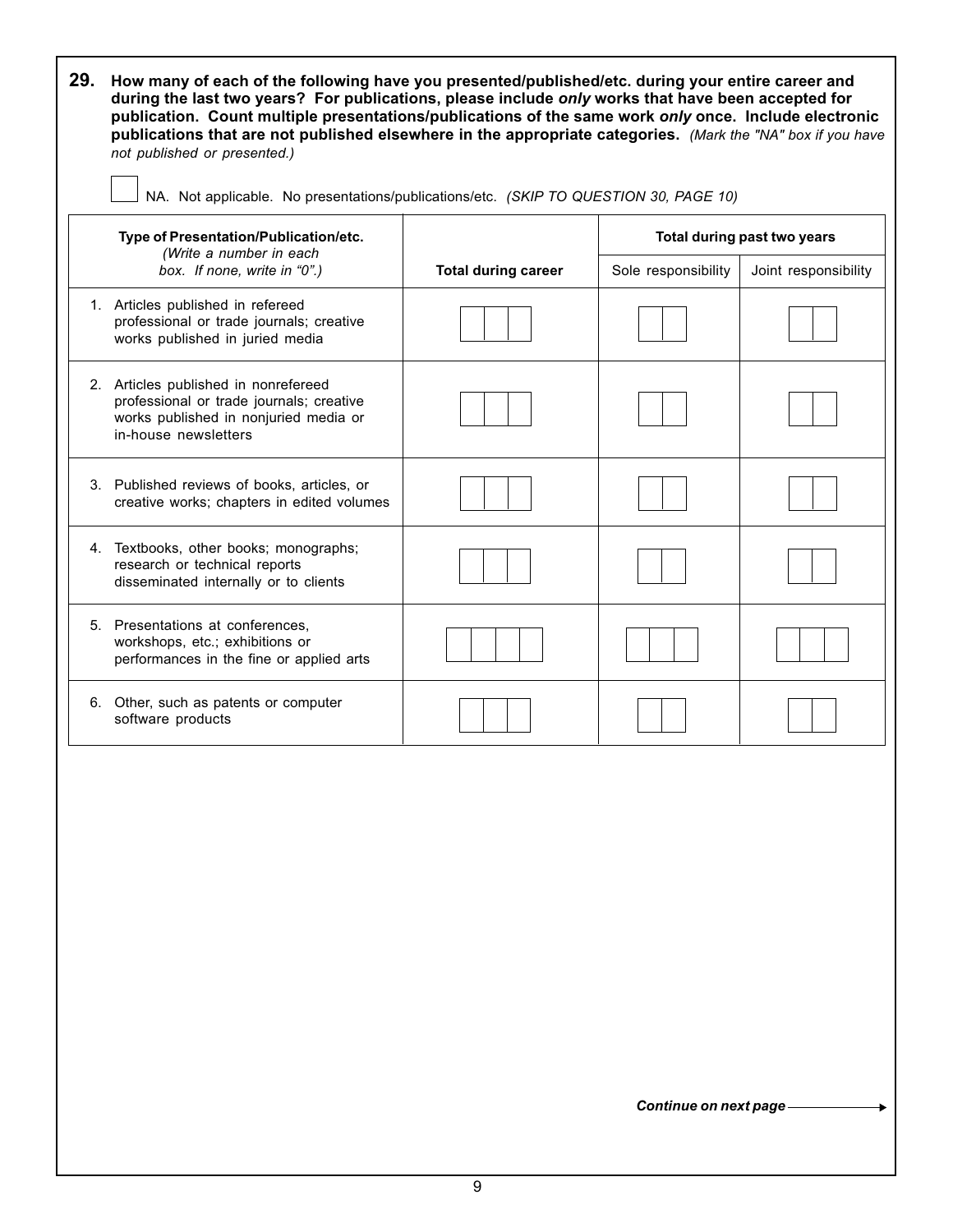|     | <b>SECTION C:</b>                                                                                                                                                                                                              |                |                        |  |  |  |
|-----|--------------------------------------------------------------------------------------------------------------------------------------------------------------------------------------------------------------------------------|----------------|------------------------|--|--|--|
|     | INSTITUTIONAL RESPONSIBILITIES AND WORKLOAD                                                                                                                                                                                    |                |                        |  |  |  |
| 30. | On average, how many hours per week did you spend at each of the following kinds of activities during<br>the 1998 Fall Term? (Write in average number of hours. If not sure, give your best estimates. If none, write in "0".) |                |                        |  |  |  |
|     | Average number of                                                                                                                                                                                                              |                |                        |  |  |  |
|     | hours per week                                                                                                                                                                                                                 |                |                        |  |  |  |
|     |                                                                                                                                                                                                                                |                |                        |  |  |  |
|     | a. All paid activities at this institution (e.g. teaching, clinical<br>service, class preparation, research, administration)                                                                                                   |                |                        |  |  |  |
|     | b. All unpaid activities at this institution<br>(Please specify type of activities below.)                                                                                                                                     |                |                        |  |  |  |
|     |                                                                                                                                                                                                                                |                |                        |  |  |  |
|     |                                                                                                                                                                                                                                |                |                        |  |  |  |
|     | c. Any other paid activities outside this institution<br>(e.g., consulting, working on other jobs) $\dots$                                                                                                                     |                |                        |  |  |  |
|     | d. Unpaid (pro bono) professional service activities                                                                                                                                                                           |                |                        |  |  |  |
|     |                                                                                                                                                                                                                                |                |                        |  |  |  |
| 31. | In column A, please allocate your total work time in the 1998 Fall Term (as reported in Question 30a-d) into                                                                                                                   |                |                        |  |  |  |
|     | several categories. We realize the categories are not mutually exclusive (e.g., research may include<br>teaching; preparing a course may be part of professional growth). We ask, however, that you allocate as                |                |                        |  |  |  |
|     | best you can the percentage of your time spent in activities whose primary focus falls within the indicated                                                                                                                    |                |                        |  |  |  |
|     | categories. In column B, indicate what percentage of your time you would prefer to spend in each of the<br>listed categories. Time spent with colleagues should be allocated to a specific activity.                           |                |                        |  |  |  |
|     |                                                                                                                                                                                                                                |                |                        |  |  |  |
|     | (Write in a percentage on each line. If not sure,                                                                                                                                                                              | A<br>% of Work | <b>B.</b><br>% of Work |  |  |  |
|     | give your best estimate; if none, write in "0".)                                                                                                                                                                               | Time Spent     | <b>Time Preferred</b>  |  |  |  |
| а.  | Teaching Undergraduate Students (including teaching; grading papers; preparing                                                                                                                                                 |                |                        |  |  |  |
|     | courses; developing new curricula; advising or supervising students; supervising<br>student teachers and interns; working with student organizations or intramural athletics)                                                  |                |                        |  |  |  |
| b.  | Teaching Graduate or First Professional Students (including teaching; grading papers;                                                                                                                                          |                |                        |  |  |  |
|     | preparing courses; developing new curricula; advising or supervising students; supervising<br>student teachers and interns; supervising clinical students; working with student organizations                                  |                |                        |  |  |  |
|     | or intramural athletics)                                                                                                                                                                                                       |                |                        |  |  |  |
| C.  | Research/Scholarship (including research; reviewing or preparing articles or books;                                                                                                                                            |                |                        |  |  |  |
|     | attending or preparing for professional meetings or conferences; reviewing<br>proposals; seeking outside funding; giving performances or exhibitions in the fine or                                                            |                |                        |  |  |  |
|     | applied arts; or giving speeches)                                                                                                                                                                                              |                |                        |  |  |  |
|     | d. Professional Growth (including taking courses; pursuing an advanced degree; other<br>professional development activities; such as practice or activities to remain current                                                  |                |                        |  |  |  |
|     | in your field)                                                                                                                                                                                                                 |                |                        |  |  |  |
|     | e. Administration (including departmental or institution-wide meetings or committee<br>work)                                                                                                                                   |                |                        |  |  |  |
| f.  | Service (including providing legal or medical services or psychological counseling to                                                                                                                                          |                |                        |  |  |  |
|     | clients or patients; paid or unpaid community or public service; service to professional<br>societies/associations)                                                                                                            |                |                        |  |  |  |
|     |                                                                                                                                                                                                                                |                |                        |  |  |  |
| g.  | Outside Consulting, Freelance Work, Other Outside Work/Other Non-Teaching<br>Professional Activities (other activities or work not listed in a-f)                                                                              |                |                        |  |  |  |
|     | Please be sure that the percentages you provide add up to 100%.                                                                                                                                                                | 100%           | 100%                   |  |  |  |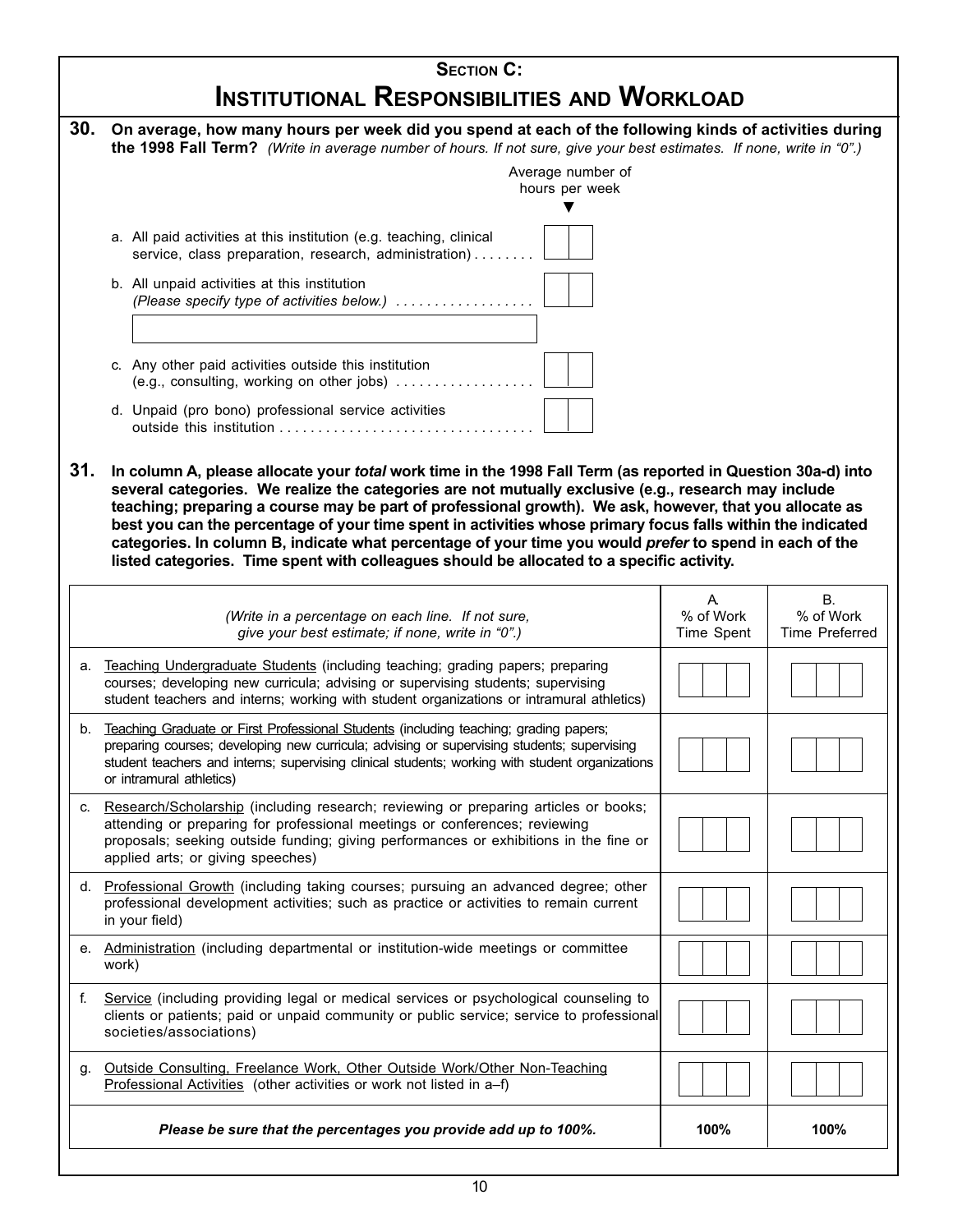**32. During the 1998 Fall Term, how many undergraduate or graduate thesis or dissertation committees, comprehensive exams or orals committees, or examination or certification committees did you serve on at this institution; how many did you chair, and what was the average number of hours spent in these activities per week?** (Write in a number on each line. If none, write in "0". Mark the "NA" box if you did not serve on any committees.)

NA. Not applicable. Did not serve on any undergraduate or graduate committees (SKIP TO QUESTION 33)

|                                                                                                                                                                                               | <b>Number</b><br>served on | Of that number.<br>how many did you chair?            | Average number of<br>hours per week |  |  |
|-----------------------------------------------------------------------------------------------------------------------------------------------------------------------------------------------|----------------------------|-------------------------------------------------------|-------------------------------------|--|--|
| <b>Type of Committee</b>                                                                                                                                                                      |                            | (Write in number in each box. If none, write in "0".) |                                     |  |  |
| 1. Undergraduate thesis honors committees; comprehensive<br>exams or orals committees; examination/certification<br>committees                                                                |                            |                                                       |                                     |  |  |
| 2. Graduate thesis or dissertation committees; comprehensive<br>exams or orals committees (other than as part of thesis/<br>dissertation committees); examination/certification<br>committees |                            |                                                       |                                     |  |  |

- **33. During the 1998 Fall Term, what was the total number of classes or sections you taught at this institution?** (Mark the "NA" box if you did not teach any classes.)
	- Do not include individualized instruction, such as independent study, individual performance classes, or working with individual students in a clinical or research setting.
	- Count multiple sections of the same course as a separate class (e.g., if you taught Sociology 101 to two different groups of students during the term, count this as two separate classes).
	- Count lab or discussion sections of a class as the same class (e.g., if you taught Biology 202 to a group of students during the term and the class consisted of a lecture two times a week, a lab one day a week, and a discussion section one day a week, count this work as one class).

NA. Not applicable; no classes taught (SKIP TO QUESTION 48, PAGE 14)

Number of classes/sections (i.e., credit and non-credit)

**34. How many different courses (preparations) do these classes/sections represent?** (Write in number. If none, write in "0".)

Number of courses these classes/sections represent

**35. How many of the classes/sections that you taught during the 1998 Fall Term were remedial?** (Write in number. If none, write in "0".)

Number of classes/sections that were remedial, i.e., credit and non-credit. (IF NONE, SKIP TO QUESTION 37)

**36. How many of these remedial classes/sections were not creditable toward a degree (non-credit classes)?** (Write in number. If none, write in "0".)

Number of remedial classes/sections that were not creditable toward a degree (non-credit)

*Continue to next page*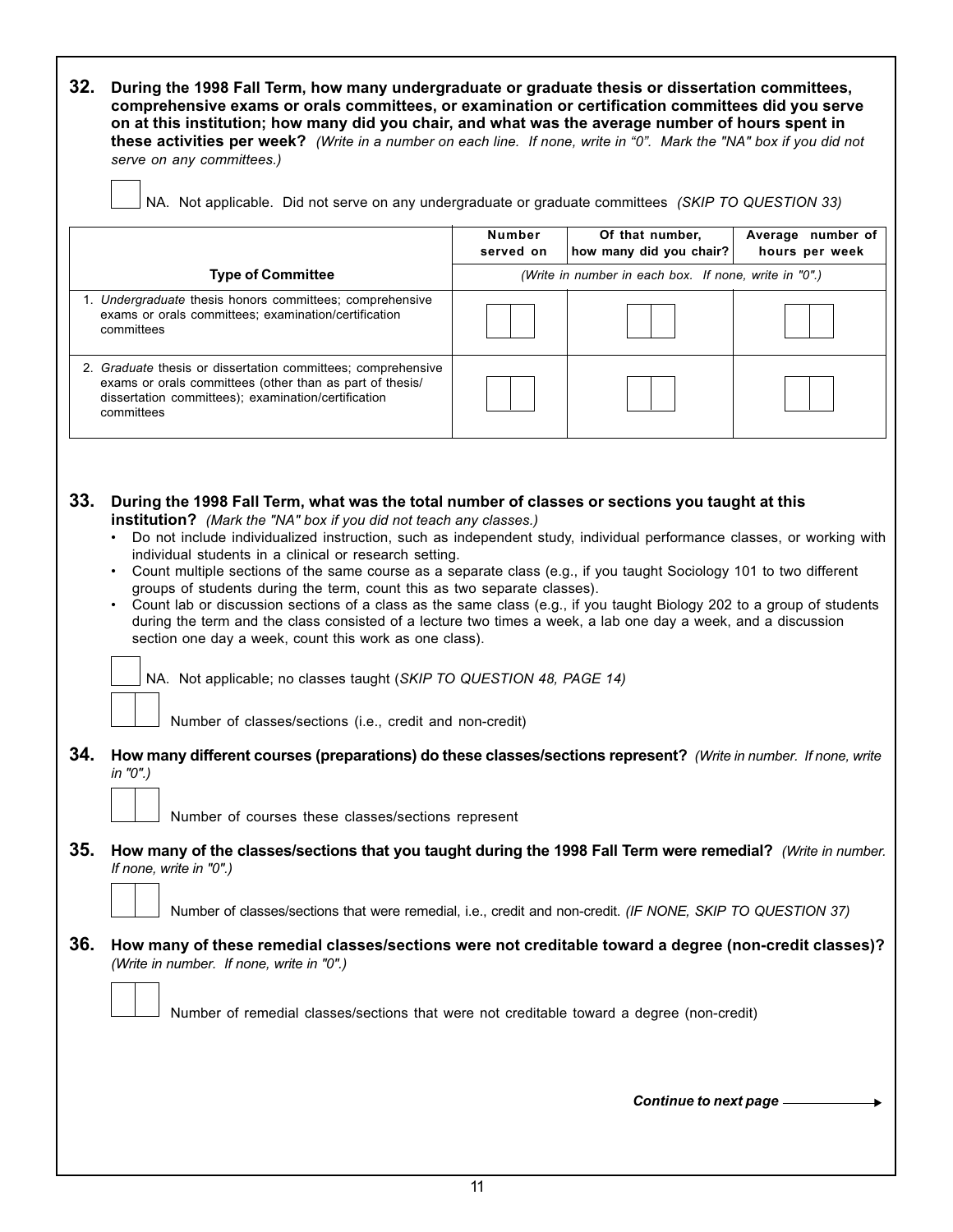| 37.<br>How many of the classes/sections that you taught during the 1998 Fall Term were continuing<br>education classes? (Write in number. If none, write in "0") |
|------------------------------------------------------------------------------------------------------------------------------------------------------------------|
| Number of classes/sections that were continuing education (IF NONE, SKIP TO QUESTION 39)                                                                         |
| How many of these continuing education classes/sections were not creditable toward a degree (non-<br>credit classes)? (Write in number. If none, write in "0".)  |
| Number of continuing education classes/sections that were not creditable toward a degree (non-credit)                                                            |
| What is the total number of students enrolled in all your non-credit classes/sections combined? (Write<br>in number. If none, write in "0".)                     |
| Total number of students enrolled in non-credit classes/sections                                                                                                 |
| How many of the classes/sections that you taught during the 1998 Fall Term were for credit? (Write in<br>number. If none, write in "0".)                         |
| Number of classes/sections for credit (IF NONE, SKIP TO QUESTION 43, PAGE 14)                                                                                    |
|                                                                                                                                                                  |

*Continue to next page*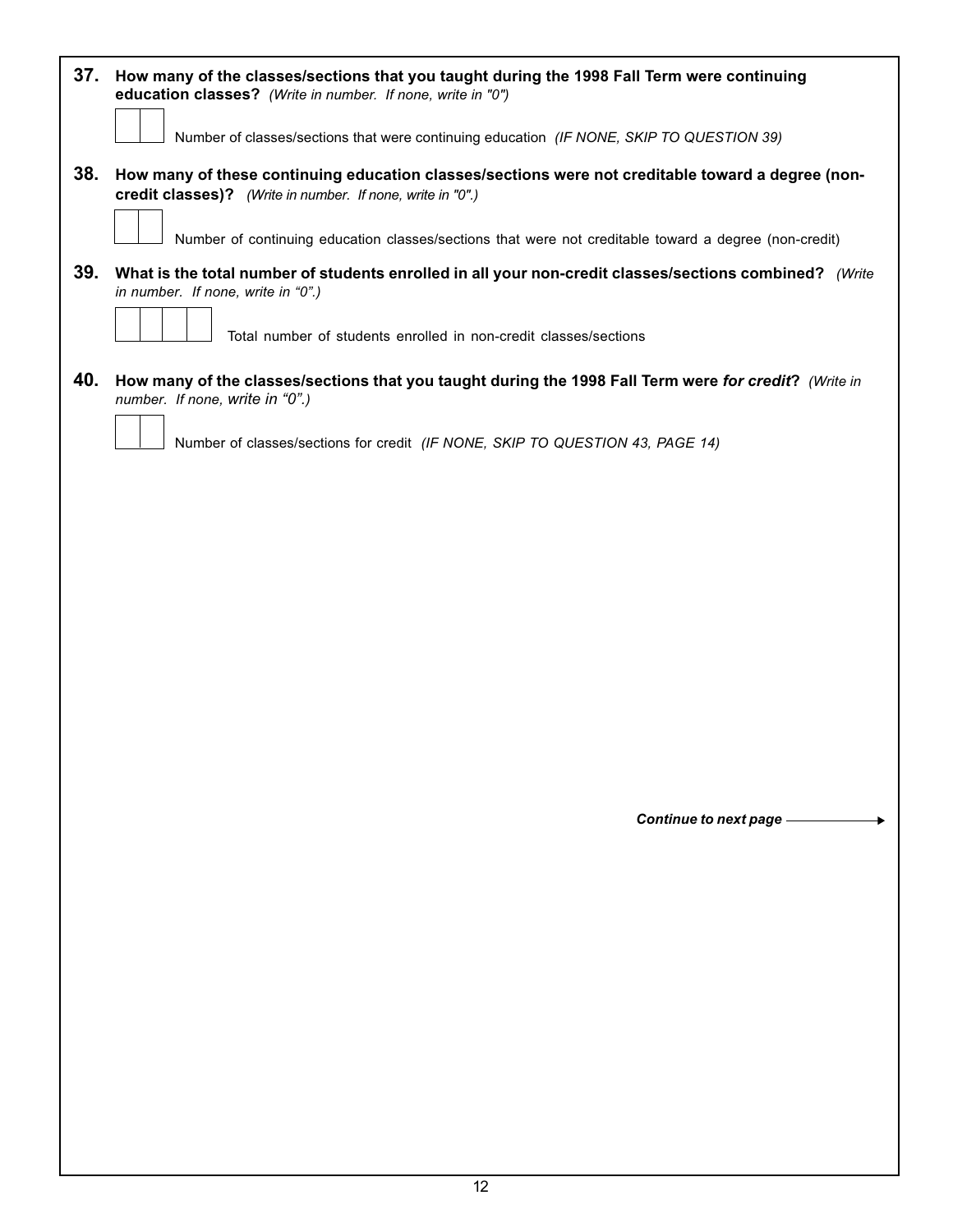# **41. For each credit class or section that you taught at this institution during the 1998 Fall Term, please answer the following questions. For each class, enter the** *code* **for the academic discipline of the class***.* (Refer to pages 3–4 for the codes. Please enter the code rather than the course name.)

• Do not include individualized instruction, such as independent study or individual one-on-one performance classes.

| • If you taught multiple sections of the same course, count them as separate classes, but do not include the lab |  |  |  |
|------------------------------------------------------------------------------------------------------------------|--|--|--|
| section of the course as a separate class.                                                                       |  |  |  |

| 1. CODE FOR ACADEMIC DISCIPLINE OF CLASS<br>(from pages 3-4)                                                                                                                                                                                                                                                                                                                                                                                            | Α.<br>For-credit<br>Class A<br>(enter code)                                           | <b>B.</b><br>For-credit<br>Class B<br>(enter code) | C.<br>For-credit<br>Class C<br>(enter code) | D.<br>For-credit<br>Class D<br>(enter code) | Ε.<br>For-credit<br>Class E<br>(enter code) |
|---------------------------------------------------------------------------------------------------------------------------------------------------------------------------------------------------------------------------------------------------------------------------------------------------------------------------------------------------------------------------------------------------------------------------------------------------------|---------------------------------------------------------------------------------------|----------------------------------------------------|---------------------------------------------|---------------------------------------------|---------------------------------------------|
| 2. DURING 1998 FALL TERM (Complete each box.)<br>a. Number of weeks the class met<br>b. Number of credit hours<br>c. Number of hours the class met per week<br>d. Number of teaching assistants, readers<br>e. Number of students enrolled<br>f. Was this class team taught?<br>g. Average # hours per week you taught the class<br>h. Was this class considered a remedial class?<br>i. Was this class taught through a distance<br>education program? | a.<br>b.<br>c.<br>d.<br>e.<br>f.<br>Yes<br>Noi<br>g.<br>h.<br>Yes<br>Noi<br>Yes<br>i. | Yes<br>Noi<br>Yes<br>Noi<br>Yes                    | Yes<br>Noi<br>Yes<br>Noi<br>Yes             | Yes<br>Noi<br>Yes<br>Noi<br>Yes             | Yes<br>Noi<br>Yes<br>Noi<br>Yes             |
| 3. PRIMARY LEVEL OF STUDENTS (Mark [x] one box.)<br>Undergraduate students<br>Graduate students<br>First professional students (e.g., dental, medical,<br>law, theology, etc.)                                                                                                                                                                                                                                                                          | Noi                                                                                   | Noi                                                | Noi                                         | Noi                                         | Noi                                         |
| 4. PRIMARY INSTRUCTIONAL METHOD USED<br>(Mark [x] one box.)<br>Lecture/Discussion<br>Seminar<br>Lab, clinic, or problem session<br>Apprenticeship, internship, field work, or field trips<br>Other                                                                                                                                                                                                                                                      |                                                                                       |                                                    |                                             |                                             |                                             |
| 5. PRIMARY MEDIUM USED (Mark [x] one box.)<br>Face-to-face<br>Computer<br>TV-based<br>Other                                                                                                                                                                                                                                                                                                                                                             |                                                                                       |                                                    |                                             |                                             |                                             |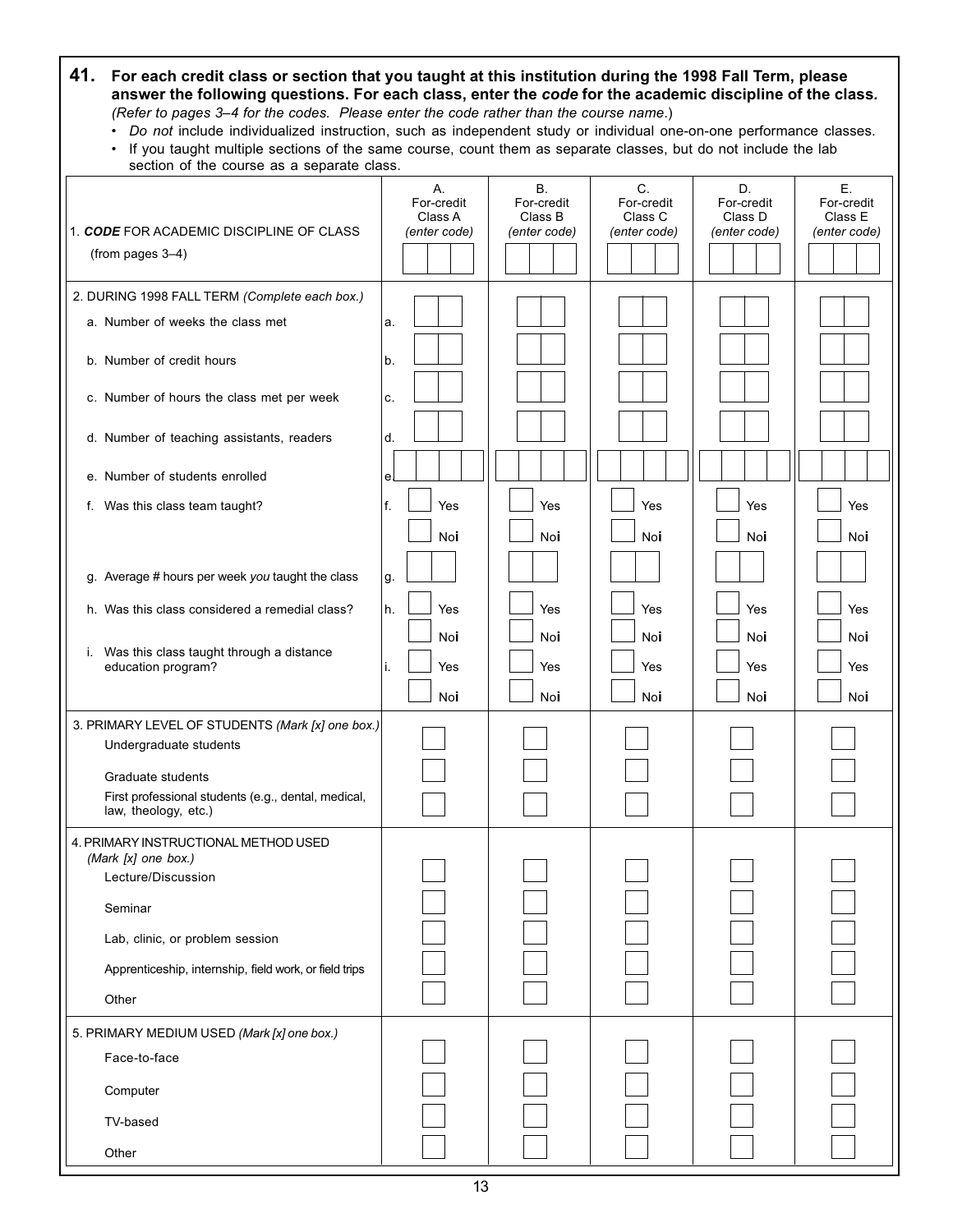| 42. | In how many of the undergraduate courses<br>that you taught for credit during the 1998 Fall<br>Term did you use (Mark [x] one box for each<br>item.) | 45. | During the 1998 Fall Term, did you use<br>electronic mail (e-mail) to communicate with<br>students in your classes? (Mark [x] one box.)<br>Yes                                                                                                                                                           |
|-----|------------------------------------------------------------------------------------------------------------------------------------------------------|-----|----------------------------------------------------------------------------------------------------------------------------------------------------------------------------------------------------------------------------------------------------------------------------------------------------------|
|     | NA. Did not teach any undergraduate<br>classes for credit (SKIP TO QUESTION 43)                                                                      |     | No (SKIP TO QUESTION 48)                                                                                                                                                                                                                                                                                 |
|     | None Some<br>All<br>▼<br>a. Student evaluations of each                                                                                              | 46. | Approximately what percent of the students in<br>your classes communicated with you via e-<br>mail during the 1998 Fall Term? (Write in percent.                                                                                                                                                         |
|     | other's work? $\ldots$ ,<br>b. Multiple-choice midterm and/or<br>final exam?                                                                         |     | If none, write in "0".)<br>Percent of students in your classes who                                                                                                                                                                                                                                       |
|     | c. Essay midterm and/or final<br>$exams? \ldots \ldots \ldots \ldots \ldots$                                                                         |     | .0% communicated with you via e-mail                                                                                                                                                                                                                                                                     |
|     | d. Short-answer midterm and/or<br>final exams?                                                                                                       | 47. | Approximately how many hours per week did<br>you spend responding to student e-mail during<br>the 1998 Fall Term? (Write in number of hours. If                                                                                                                                                          |
|     | e. Term/research papers?                                                                                                                             |     | none, write in "0".)                                                                                                                                                                                                                                                                                     |
| f.  | Multiple drafts of written work?                                                                                                                     |     | Hours per week spent responding to<br>student e-mail                                                                                                                                                                                                                                                     |
| g.  | Grading on a curve?                                                                                                                                  | 48. | During the 1998 Fall Term, did you have access                                                                                                                                                                                                                                                           |
|     | h. Competency-based grading?                                                                                                                         |     | to the internet (Mark [x] one box.)                                                                                                                                                                                                                                                                      |
| 43. | During the 1998 Fall Term, did you have<br>websites for any of the classes you taught?<br>(Mark [x] one box.)                                        |     | Both at home and at work<br>At work only                                                                                                                                                                                                                                                                 |
|     | Yes                                                                                                                                                  |     | At home only<br>No access to the internet                                                                                                                                                                                                                                                                |
|     | No (SKIP TO QUESTION 45)                                                                                                                             |     |                                                                                                                                                                                                                                                                                                          |
| 44. | What did you use the websites for? (Mark [x]<br>"Yes" or "No" for each item.)<br>Yes<br>No<br>▼                                                      | 49. | For each type of student listed below, please<br>indicate how many students received individual<br>instruction from you during the 1998 Fall Term<br>(e.g., independent study; supervising student<br>teachers or interns; or one-on-one instruction,<br>including working with individual students in a |
|     | a. To post general class information<br>(e.g., syllabus and office hours).                                                                           |     | clinical or research setting), and the total<br>number of contact hours with these students per                                                                                                                                                                                                          |
|     | b. To post information on homework<br>assignments or readings                                                                                        |     | week. Do not count regularly scheduled office<br>hours. (Write in a number. If none, write in "0".)                                                                                                                                                                                                      |
|     | c. To post practice exams/exercises<br>that provide immediate scoring                                                                                |     | Total contact<br>Number of<br>hours per<br>Type of students receiving formal<br>students<br>week<br>individualized instruction<br>▼                                                                                                                                                                      |
|     | d. To post exams or exam results                                                                                                                     |     |                                                                                                                                                                                                                                                                                                          |
|     | e. To provide links to other information                                                                                                             |     | a. Undergraduate students                                                                                                                                                                                                                                                                                |
| f.  | Other (Please specify below.)                                                                                                                        |     | b. Graduate students $\ldots$ , ,                                                                                                                                                                                                                                                                        |
|     |                                                                                                                                                      |     | c. First professional students (e.g.,<br>dental, medical, optometry,<br>osteopathic, pharmacy, veterinary,<br>chiropractic, law, and theology)                                                                                                                                                           |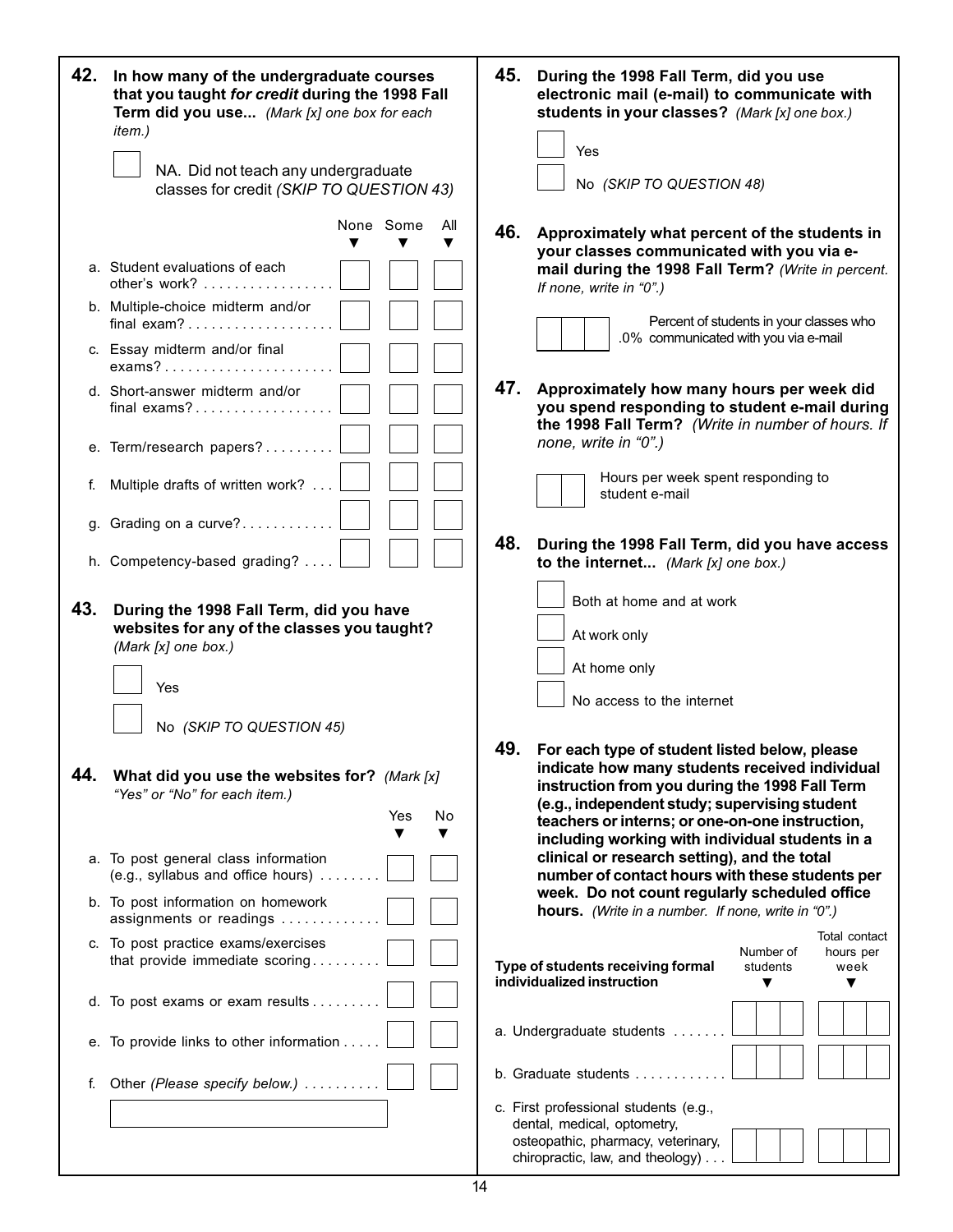| 50.        | On average, how many contact hours per week<br>did you spend with students you were<br>assigned to advise? (Write in a number. If none,<br>write in "0".)<br>Number of contact hours spent with students<br>per week (Do not include hours spent<br>working with students on their thesis,<br>dissertation, or independent study.)                                                                     | 55.<br>During the 1998 Fall Term, were you a<br>principal investigator (PI) or co-principal<br>investigator (Co-PI) for any grants or<br>contracts? (Mark [x] one box.)<br>Yes<br>How many?<br>No (SKIP TO QUESTION 57)                                                                                                                                                                                                               |
|------------|--------------------------------------------------------------------------------------------------------------------------------------------------------------------------------------------------------------------------------------------------------------------------------------------------------------------------------------------------------------------------------------------------------|---------------------------------------------------------------------------------------------------------------------------------------------------------------------------------------------------------------------------------------------------------------------------------------------------------------------------------------------------------------------------------------------------------------------------------------|
| 51.<br>52. | During the 1998 Fall Term, how many regularly<br>scheduled office hours did you have per<br>week? (Write in a number. If none, write in "0".)<br>Number of regularly scheduled office hours<br>per week<br>During the 1998 Fall Term, were you engaged<br>in any professional research, proposal writing,<br>creative writing, or creative works (either<br>funded or non-funded) at this institution? | 56.<br>During the 1998 Fall Term, how many<br>individuals at this institution other than<br>yourself were supported, either in part or in<br>full, by all the grants and contracts for which<br>you were PI or Co-PI? (Write in a number. If none,<br>write in "0".)<br>Number of individuals supported by<br>grants or contracts<br>57.<br>From which of the following sources did you<br>receive funding during the 1998 Fall Term? |
| 53.        | (Mark [x] one box.)<br>Yes<br>No (SKIP TO QUESTION 60, PAGE 16)<br>How would you describe your primary<br>professional research, writing, or creative work<br>during the 1998 Fall Term? (Mark [x] one box.)<br>Basic research                                                                                                                                                                         | (Mark [x] all that apply.)<br>This institution<br>Foundation or other nonprofit organization<br>For profit business or industry in the private<br>sector<br>State or local government<br><b>Federal Government</b>                                                                                                                                                                                                                    |
| 54.        | Applied or policy-oriented research or analysis<br>Literary, performance, or exhibitions<br>Program/Curriculum design and development<br>Other (Please specify below.)<br>During the 1998 Fall Term were you engaged                                                                                                                                                                                   | Other (Please specify)<br>What were the total number of grants/contracts<br>58.<br>from all sources in the 1998 Fall Term? (Write in<br>a number)<br>Total number of grants/contracts<br>59a. What were the total funds received from all                                                                                                                                                                                             |
|            | in any funded research or funded creative<br>work? Include any grants, contracts, or<br>institutional awards. Do not include consulting<br>services. (Mark [x] one box.)<br>Yes<br>No (SKIP TO QUESTION 60, PAGE 16)                                                                                                                                                                                   | sources for the 1998-99 academic year? Do not<br>include funding that was awarded in 1999.<br>(Write in a number; if not sure, mark [x] the "DK,<br>Don't Know" box.)<br>\$<br>.00<br>DK, Don't Know                                                                                                                                                                                                                                  |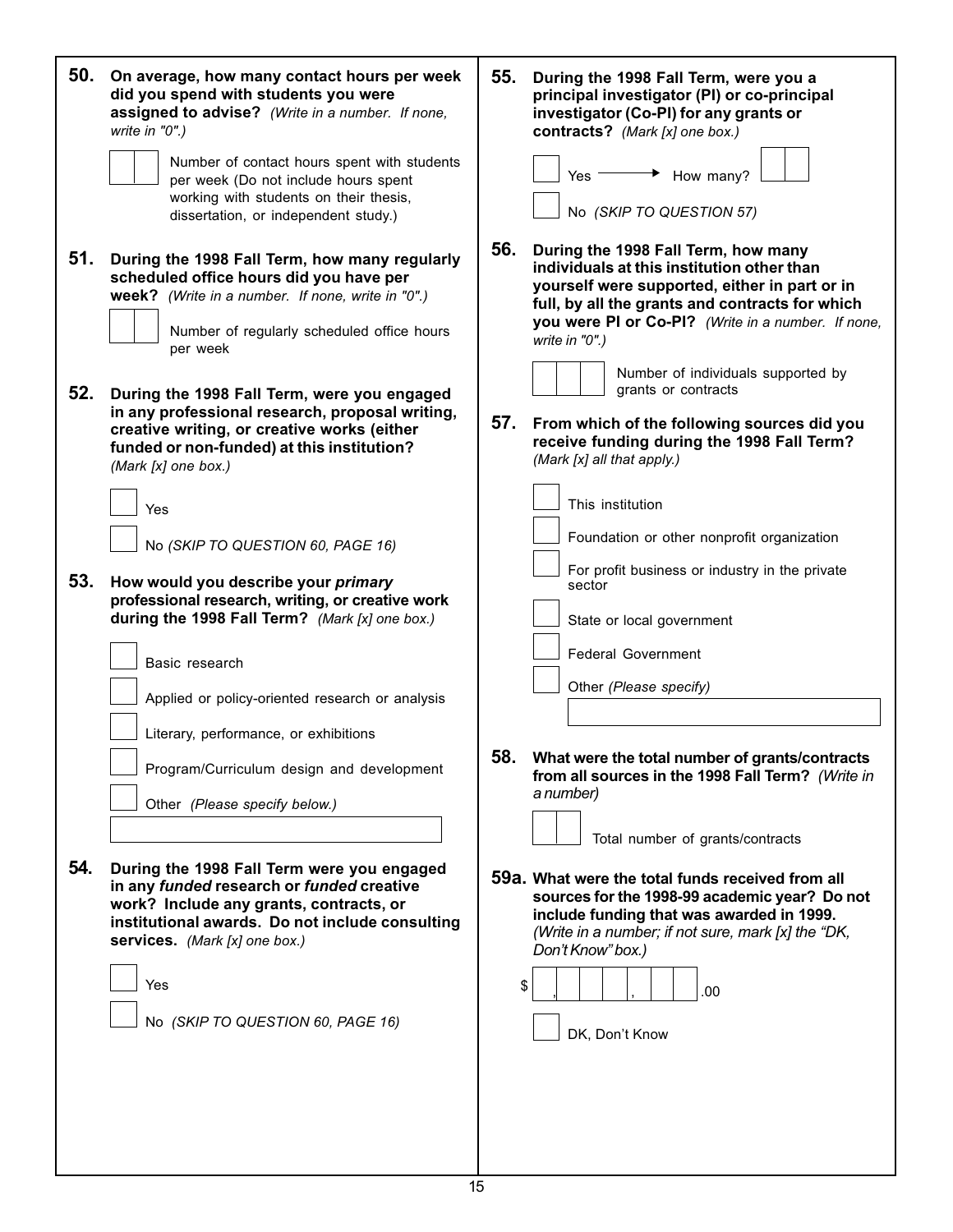|     | Research                                                                                                 |      |      |      |           |                               |
|-----|----------------------------------------------------------------------------------------------------------|------|------|------|-----------|-------------------------------|
|     | Program/curriculum development                                                                           |      |      |      |           |                               |
|     | Other                                                                                                    |      |      |      |           |                               |
| 60. | How would you rate each of the following facilities or resources at this institution that were available |      |      |      |           |                               |
|     | for your own use during the 1998 Fall Term? (Mark [x] one box for each item.)                            |      |      |      |           | Not Available/                |
|     |                                                                                                          | Poor | Fair | Good | Excellent | Not Applicable/<br>Don't Know |
|     | a. Basic research equipment/instruments                                                                  |      |      |      |           |                               |
|     | b. Laboratory/research space and supplies                                                                |      |      |      |           |                               |
|     | c. Availability of teaching assistants                                                                   |      |      |      |           |                               |
|     | d. Availability of research assistants                                                                   |      |      |      |           |                               |
|     | e. Personal computers and local networks                                                                 |      |      |      |           |                               |
|     | f. Centralized (main frame) computer facilities                                                          |      |      |      |           |                               |
|     | g. Internet connections                                                                                  |      |      |      |           |                               |
|     | h. Technical support for computer-related activities                                                     |      |      |      |           |                               |
|     | i. Audio-visual equipment                                                                                |      |      |      |           |                               |
|     | j. Classroom space                                                                                       |      |      |      |           |                               |
|     | k. Office space                                                                                          |      |      |      |           |                               |
|     | I. Studio/performance space                                                                              |      |      |      |           |                               |
|     | m. Secretarial support                                                                                   |      |      |      |           |                               |
|     |                                                                                                          |      |      |      |           |                               |

*Continue to next page*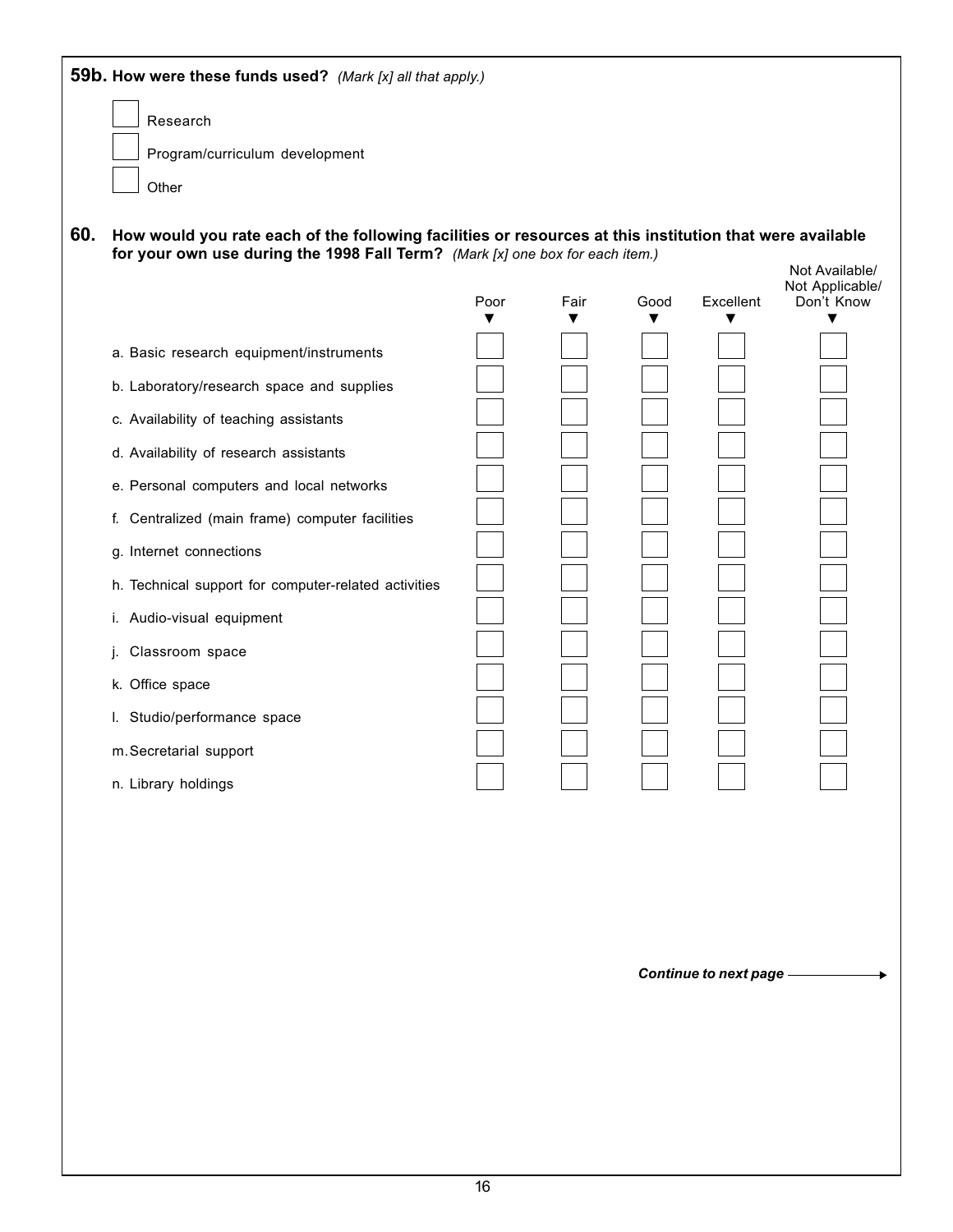| 61. | During the past two years, did you use institutional funds for any of the purposes specified below?<br>(Mark [x] one item for each category.)                                                                                                                                                                                                                                                                                                                                                                                                                                                                          |                      |                                            |                                                       |                                                 |
|-----|------------------------------------------------------------------------------------------------------------------------------------------------------------------------------------------------------------------------------------------------------------------------------------------------------------------------------------------------------------------------------------------------------------------------------------------------------------------------------------------------------------------------------------------------------------------------------------------------------------------------|----------------------|--------------------------------------------|-------------------------------------------------------|-------------------------------------------------|
|     |                                                                                                                                                                                                                                                                                                                                                                                                                                                                                                                                                                                                                        | Yes                  | No,<br>although<br>funds were<br>available | No.<br>no funds<br>were available,<br>or not eligible | No.<br>don't know<br>if funds were<br>available |
|     |                                                                                                                                                                                                                                                                                                                                                                                                                                                                                                                                                                                                                        |                      | ▼                                          |                                                       |                                                 |
|     | a. Tuition remission at this or other institution                                                                                                                                                                                                                                                                                                                                                                                                                                                                                                                                                                      |                      |                                            |                                                       |                                                 |
|     | b. Professional association memberships                                                                                                                                                                                                                                                                                                                                                                                                                                                                                                                                                                                |                      |                                            |                                                       |                                                 |
|     | c. Professional travel                                                                                                                                                                                                                                                                                                                                                                                                                                                                                                                                                                                                 |                      |                                            |                                                       |                                                 |
|     | d. Training to improve research or teaching skills                                                                                                                                                                                                                                                                                                                                                                                                                                                                                                                                                                     |                      |                                            |                                                       |                                                 |
|     | e. Release time from teaching                                                                                                                                                                                                                                                                                                                                                                                                                                                                                                                                                                                          |                      |                                            |                                                       |                                                 |
|     |                                                                                                                                                                                                                                                                                                                                                                                                                                                                                                                                                                                                                        |                      |                                            |                                                       |                                                 |
| 62. | During the 1998 Fall Term, how many of the following types of administrative committees did you serve<br>on at this institution? How many of these committees did you chair? Include committees at the<br>department or division level, the school or college level, and institution- and system-wide committees.<br>(Write a number in each box. If you did not serve on or chair a committee, write "0" for each item. If you did not serve on<br>or chair any administrative committees mark [x] the NA box.)<br>NA. Not applicable; did not serve on or chair any administrative committees. (SKIP TO QUESTION 64) |                      |                                            |                                                       |                                                 |
|     |                                                                                                                                                                                                                                                                                                                                                                                                                                                                                                                                                                                                                        | Number of Committees |                                            | Number of Committees                                  |                                                 |
|     |                                                                                                                                                                                                                                                                                                                                                                                                                                                                                                                                                                                                                        | Served On<br>▼       |                                            | Chaired<br>▼                                          |                                                 |
|     | a. Curriculum Committees                                                                                                                                                                                                                                                                                                                                                                                                                                                                                                                                                                                               |                      |                                            |                                                       |                                                 |
|     | b. Personnel Committees (e.g., search or                                                                                                                                                                                                                                                                                                                                                                                                                                                                                                                                                                               |                      |                                            |                                                       |                                                 |
|     | c. Governance Committees (e.g., faculty senate,<br>student retention, budget, or admissions)                                                                                                                                                                                                                                                                                                                                                                                                                                                                                                                           |                      |                                            |                                                       |                                                 |
|     |                                                                                                                                                                                                                                                                                                                                                                                                                                                                                                                                                                                                                        |                      |                                            |                                                       |                                                 |
| 63. | On average, approximately how many hours per week did you spend on administrative committee work?<br>(Write in number. If none, write in "0".)<br>Hours per week spent on committee work                                                                                                                                                                                                                                                                                                                                                                                                                               |                      |                                            |                                                       |                                                 |
|     |                                                                                                                                                                                                                                                                                                                                                                                                                                                                                                                                                                                                                        |                      |                                            |                                                       |                                                 |
| 64. | Are you a member of a union (or other bargaining association) that is the legally recognized<br>representative of the faculty at this institution? (Mark [x] one box.)                                                                                                                                                                                                                                                                                                                                                                                                                                                 |                      |                                            |                                                       |                                                 |
|     | Union/bargaining association is not available                                                                                                                                                                                                                                                                                                                                                                                                                                                                                                                                                                          |                      |                                            |                                                       |                                                 |
|     | Union/bargaining association is available, but I am not eligible                                                                                                                                                                                                                                                                                                                                                                                                                                                                                                                                                       |                      |                                            |                                                       |                                                 |
|     | I am eligible, but not a member                                                                                                                                                                                                                                                                                                                                                                                                                                                                                                                                                                                        |                      |                                            |                                                       |                                                 |
|     | I am eligible, and a member                                                                                                                                                                                                                                                                                                                                                                                                                                                                                                                                                                                            |                      |                                            |                                                       |                                                 |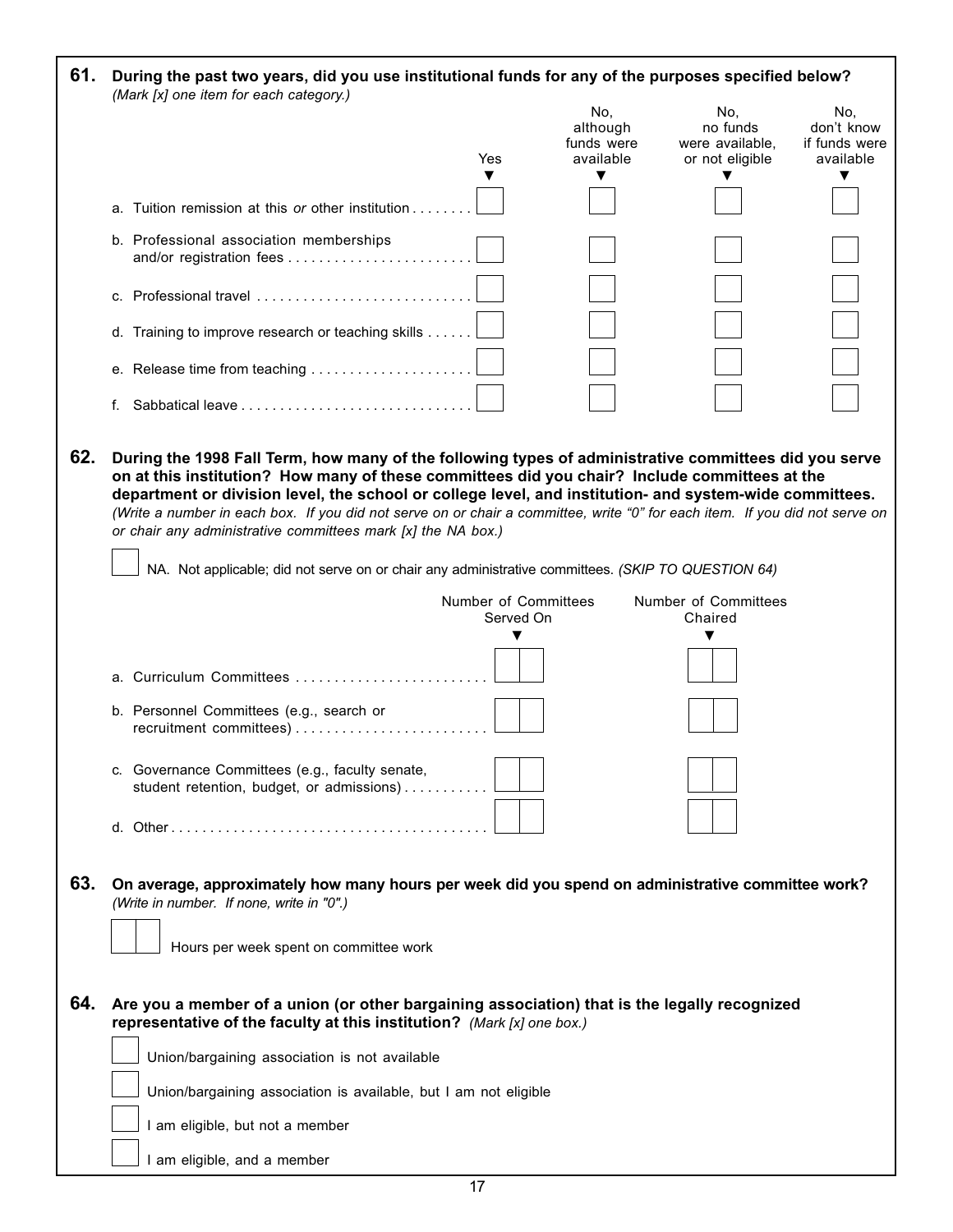| <b>SECTION D:</b>              |  |
|--------------------------------|--|
| <b>JOB SATISFACTION ISSUES</b> |  |

|     | NA. Not applicable; no instructional duties (SKIP TO QUESTION 66)                                                                      |                                   |                                      |                            |                        |                          |
|-----|----------------------------------------------------------------------------------------------------------------------------------------|-----------------------------------|--------------------------------------|----------------------------|------------------------|--------------------------|
|     |                                                                                                                                        | Very<br>Dissatisfied<br>▼         | Somewhat<br><b>Dissatisfied</b><br>▼ | Somewhat<br>Satisfied<br>▼ | Very<br>Satisfied<br>▼ | <b>Not</b><br>Applicable |
|     | a. The authority I have to make decisions about<br>content and methods in the courses I teach $\ldots$ ,                               |                                   |                                      |                            |                        |                          |
|     | b. The authority I have to make decisions about<br>what courses I teach                                                                |                                   |                                      |                            |                        |                          |
|     | c. The authority I have to make decisions about<br>other (non-instructional) aspects of my job                                         |                                   |                                      |                            |                        |                          |
|     | d. Time available for working with students as<br>an advisor, mentor, etc                                                              |                                   |                                      |                            |                        |                          |
|     | e. Time available for class preparation                                                                                                |                                   |                                      |                            |                        |                          |
|     | f. Quality of undergraduate students whom<br>I have taught here                                                                        |                                   |                                      |                            |                        |                          |
|     | g. Quality of graduate students whom I have<br>taught here $\ldots \ldots \ldots \ldots \ldots \ldots \ldots \ldots \ldots \ldots$     |                                   |                                      |                            |                        |                          |
| 66. | How satisfied or dissatisfied are you with the following aspects of your job at this institution? (Mark [x]<br>one box for each item.) | Very<br>Dissatisfied Dissatisfied | Somewhat Somewhat                    | Satisfied                  | Very<br>Satisfied      | Not                      |
|     |                                                                                                                                        | ▼                                 | ▼                                    | ▼                          | ▼                      | ▼                        |
|     |                                                                                                                                        |                                   |                                      |                            |                        |                          |
|     |                                                                                                                                        |                                   |                                      |                            |                        |                          |
|     | c. Opportunity for advancement in rank at this                                                                                         |                                   |                                      |                            |                        |                          |
|     | d. Time available for keeping current in my field                                                                                      |                                   |                                      |                            |                        |                          |
|     | e. The effectiveness of faculty leadership at this institution<br>(e.g. academic senate, faculty councils, etc.)                       |                                   |                                      |                            |                        | Applicable               |
|     | f. Freedom to do outside consulting                                                                                                    |                                   |                                      |                            |                        |                          |
|     |                                                                                                                                        |                                   |                                      |                            |                        |                          |
|     |                                                                                                                                        |                                   |                                      |                            |                        |                          |
|     | i. Spouse or partner employment opportunities                                                                                          |                                   |                                      |                            |                        |                          |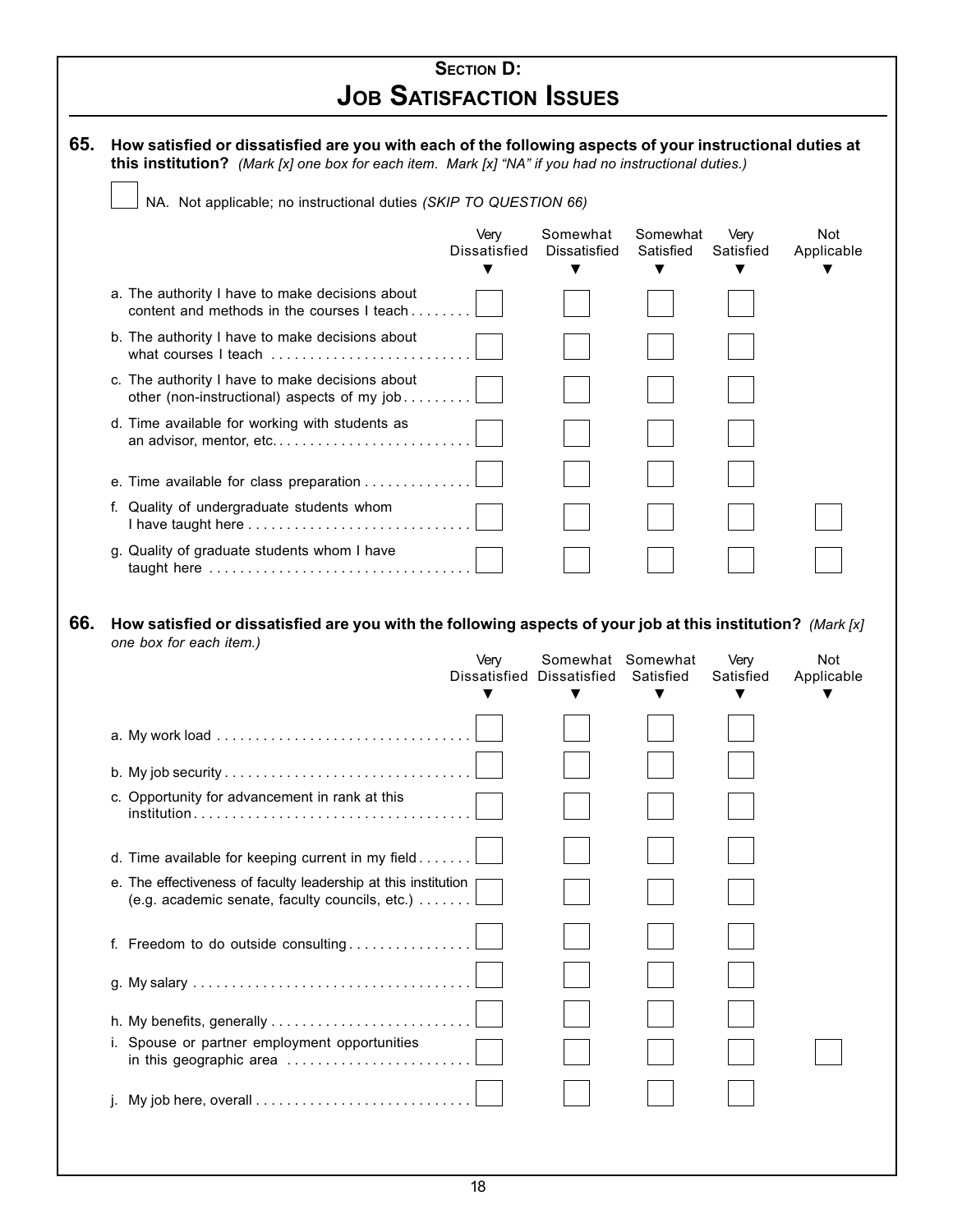| 67. | During the next three years, how likely is it that you will leave this job to: (Mark [x] one box for each item.)                                                                                                             |                         |                       |                   |                          |
|-----|------------------------------------------------------------------------------------------------------------------------------------------------------------------------------------------------------------------------------|-------------------------|-----------------------|-------------------|--------------------------|
|     |                                                                                                                                                                                                                              | Not at<br>All Likely    | Somewhat<br>Likely    | Very<br>Likely    |                          |
|     |                                                                                                                                                                                                                              |                         |                       |                   |                          |
|     | a. Accept a part-time job at a different postsecondary institution?                                                                                                                                                          |                         |                       |                   |                          |
|     | b. Accept a full-time job at a different postsecondary institution?                                                                                                                                                          |                         |                       |                   |                          |
|     | c. Accept a part-time job not at a postsecondary institution?                                                                                                                                                                |                         |                       |                   |                          |
|     | d. Accept a full-time job not at a postsecondary institution?                                                                                                                                                                |                         |                       |                   |                          |
|     |                                                                                                                                                                                                                              |                         |                       |                   |                          |
| 68. | At what age do you think you are most likely to stop working at a postsecondary institution? (Write in<br>age or mark "DK. Don't Know".)<br>Years of age                                                                     |                         |                       |                   |                          |
|     |                                                                                                                                                                                                                              |                         |                       |                   |                          |
|     | DK. Don't Know                                                                                                                                                                                                               |                         |                       |                   |                          |
| 69. | If you were to leave your current position at this institution to accept another position inside or outside of<br>academia, how important would each of the following be in your decision? (Mark [x] one box for each item.) |                         |                       |                   |                          |
|     |                                                                                                                                                                                                                              | <b>Not</b><br>Important | Somewhat<br>Important | Very<br>Important | <b>Not</b><br>Applicable |
|     |                                                                                                                                                                                                                              |                         |                       |                   |                          |
|     | а.                                                                                                                                                                                                                           |                         |                       |                   |                          |
|     | Tenure-track/tenured position<br>b.                                                                                                                                                                                          |                         |                       |                   |                          |
|     | c.                                                                                                                                                                                                                           |                         |                       |                   |                          |
|     |                                                                                                                                                                                                                              |                         |                       |                   |                          |
|     | е.                                                                                                                                                                                                                           |                         |                       |                   |                          |
|     | f.                                                                                                                                                                                                                           |                         |                       |                   |                          |
|     | Good research facilities and equipment<br>g.                                                                                                                                                                                 |                         |                       |                   |                          |
|     | Good instructional facilities and equipment<br>h.                                                                                                                                                                            |                         |                       |                   |                          |
|     | Good job or job opportunities for my spouse or partner<br>ι.                                                                                                                                                                 |                         |                       |                   |                          |
|     | J.                                                                                                                                                                                                                           |                         |                       |                   |                          |
|     | Good environment/schools for my children<br>k.                                                                                                                                                                               |                         |                       |                   |                          |
|     | ı.                                                                                                                                                                                                                           |                         |                       |                   |                          |
|     |                                                                                                                                                                                                                              |                         |                       |                   |                          |
|     |                                                                                                                                                                                                                              |                         |                       |                   |                          |
|     |                                                                                                                                                                                                                              |                         |                       |                   |                          |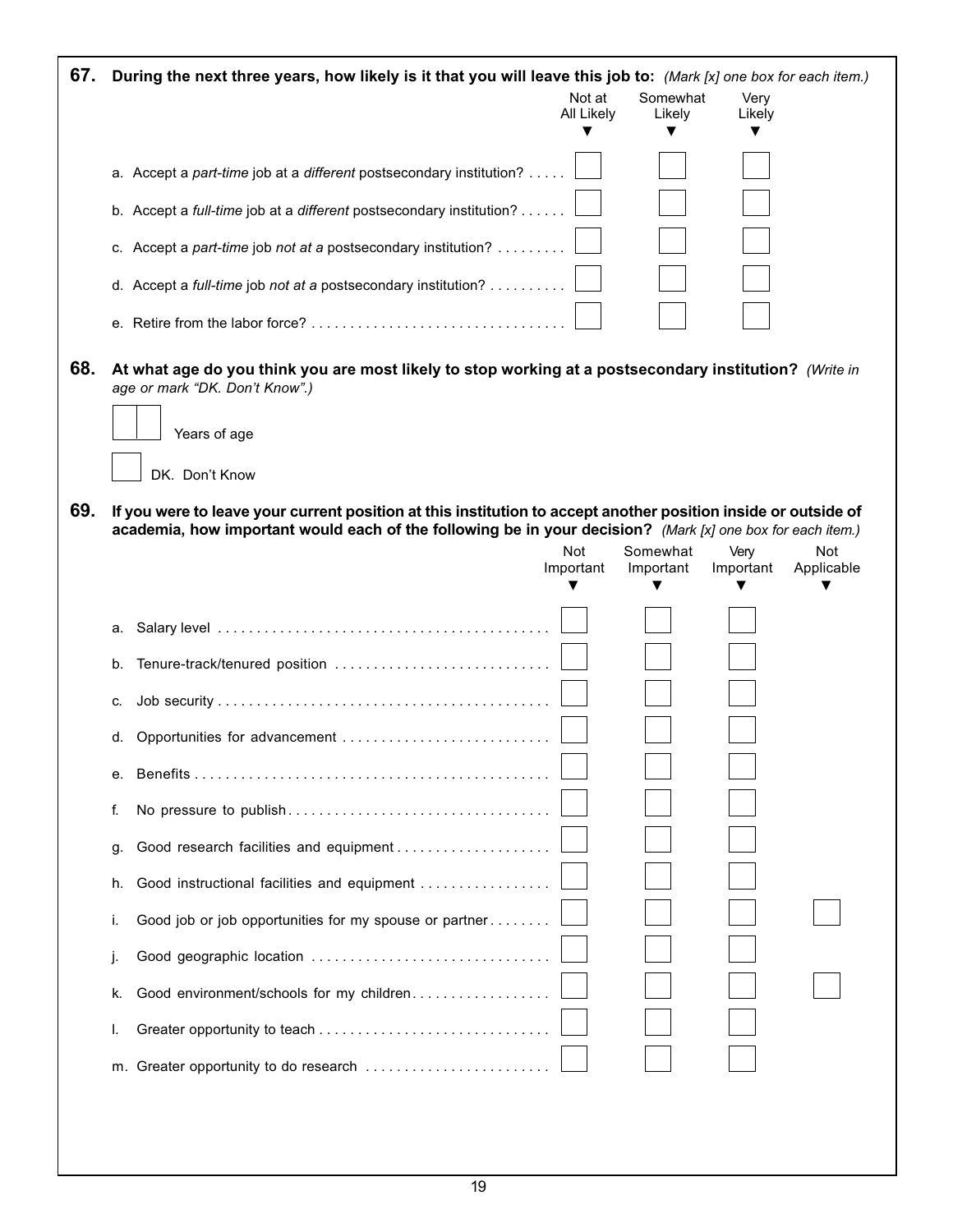| 70. | Of the factors listed in Question 69, write in the letter of the item (a-m) that would be most important in<br>your decision to leave. (Write in a letter, a-m, from Question 69.) |
|-----|------------------------------------------------------------------------------------------------------------------------------------------------------------------------------------|
|     |                                                                                                                                                                                    |
| 71. | If you could elect to draw on your retirement and still continue working at this institution on a part-time<br>basis, would you do so? (Mark [x] one box.)                         |
|     | Yes                                                                                                                                                                                |
|     | No<br>DK. Don't Know                                                                                                                                                               |
| 72. | Have you retired from another position? (Mark [x] one box.)                                                                                                                        |
|     | Yes                                                                                                                                                                                |
| 73. | No<br>If an early retirement option were offered to you at this institution, would you take it? (Mark [x] one box.)                                                                |
|     | Yes                                                                                                                                                                                |
|     | No                                                                                                                                                                                 |
|     | DK. Don't Know                                                                                                                                                                     |
| 74. | At which age do you think you are most likely to retire from all paid employment? (Write in age or mark<br>"DK. Don't Know".)                                                      |
|     | Years of age<br>DK. Don't Know                                                                                                                                                     |
|     |                                                                                                                                                                                    |
|     |                                                                                                                                                                                    |
|     | Continue to next page -                                                                                                                                                            |
|     |                                                                                                                                                                                    |
|     |                                                                                                                                                                                    |
|     |                                                                                                                                                                                    |
|     |                                                                                                                                                                                    |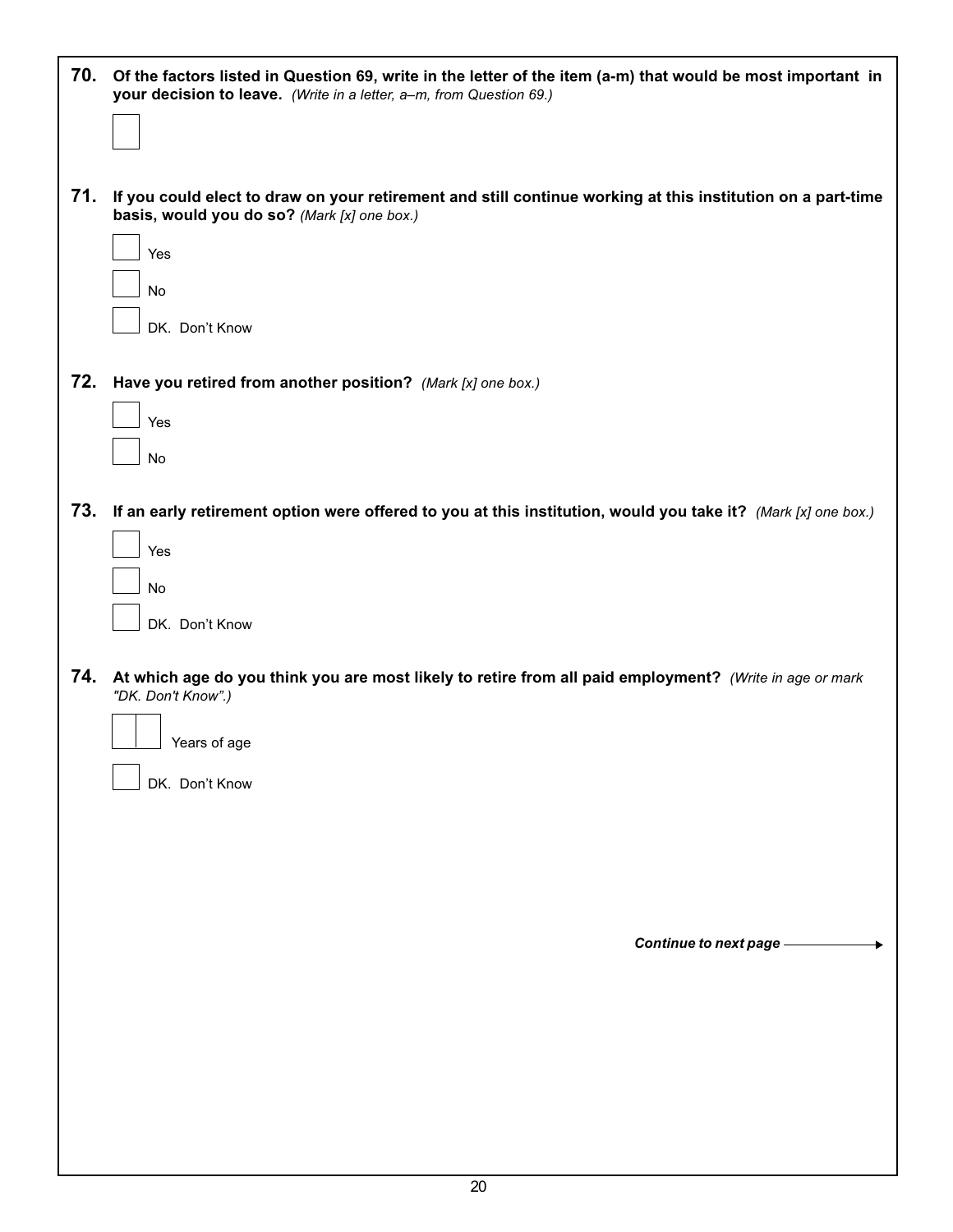|     | <b>SECTION E:</b><br><b>COMPENSATION</b>                                                                                                                                                                                                                    |                      |  |  |  |  |
|-----|-------------------------------------------------------------------------------------------------------------------------------------------------------------------------------------------------------------------------------------------------------------|----------------------|--|--|--|--|
|     |                                                                                                                                                                                                                                                             |                      |  |  |  |  |
|     | Note: Your responses to these items as with all other items in this questionnaire are voluntary and strictly confidential. They will be<br>used only in statistical summaries, and will not be disclosed to your institution or to any individual or group. |                      |  |  |  |  |
| 75. | What is your basic salary from this institution for the 1998-99 academic year? (Write in dollar amount. If not<br>sure, give your best estimates; if no basic salary, mark [x] the "NA. Not Applicable" box.)<br>NA. Not<br><b>Applicable</b>               |                      |  |  |  |  |
| a.  |                                                                                                                                                                                                                                                             | \$<br>.00            |  |  |  |  |
| b.  | Basic salary is based on: (Mark [x] one box in "Type" and write in "Number" below.)                                                                                                                                                                         |                      |  |  |  |  |
|     | <b>TYPE</b><br><b>NUMBER</b>                                                                                                                                                                                                                                |                      |  |  |  |  |
|     | length of appointment in months (e.g. 9 months)                                                                                                                                                                                                             | months               |  |  |  |  |
|     |                                                                                                                                                                                                                                                             | credit hours         |  |  |  |  |
|     |                                                                                                                                                                                                                                                             | classes              |  |  |  |  |
|     | and the control of the control of the control of<br>other (Please specify.)                                                                                                                                                                                 | (Specify.)           |  |  |  |  |
|     | <b>Compensation from this institution:</b>                                                                                                                                                                                                                  | Applicable           |  |  |  |  |
| а.  |                                                                                                                                                                                                                                                             | \$<br>.00            |  |  |  |  |
| b.  | Other income from this institution not included in basic salary (e.g., for summer                                                                                                                                                                           |                      |  |  |  |  |
| c.  | session, overload courses, administration, research, coaching sports, etc.)                                                                                                                                                                                 | \$<br>.00            |  |  |  |  |
|     | Non-monetary compensation, such as food, housing, car provided by this institution<br>(do not include employee benefits such as medical, dental, or life insurance)                                                                                         | $\mathfrak s$<br>.00 |  |  |  |  |
| d.  | <b>Compensation from other sources:</b>                                                                                                                                                                                                                     |                      |  |  |  |  |
| е.  |                                                                                                                                                                                                                                                             | \$<br>.00            |  |  |  |  |
|     |                                                                                                                                                                                                                                                             | \$<br>.00            |  |  |  |  |
| f.  | Legal or medical services or psychological counseling                                                                                                                                                                                                       | \$<br>.00            |  |  |  |  |
| g.  | Outside consulting, consulting business or freelance work                                                                                                                                                                                                   | \$<br>.00            |  |  |  |  |
| h.  |                                                                                                                                                                                                                                                             | \$<br>.00            |  |  |  |  |
| i.  |                                                                                                                                                                                                                                                             | \$<br>.00            |  |  |  |  |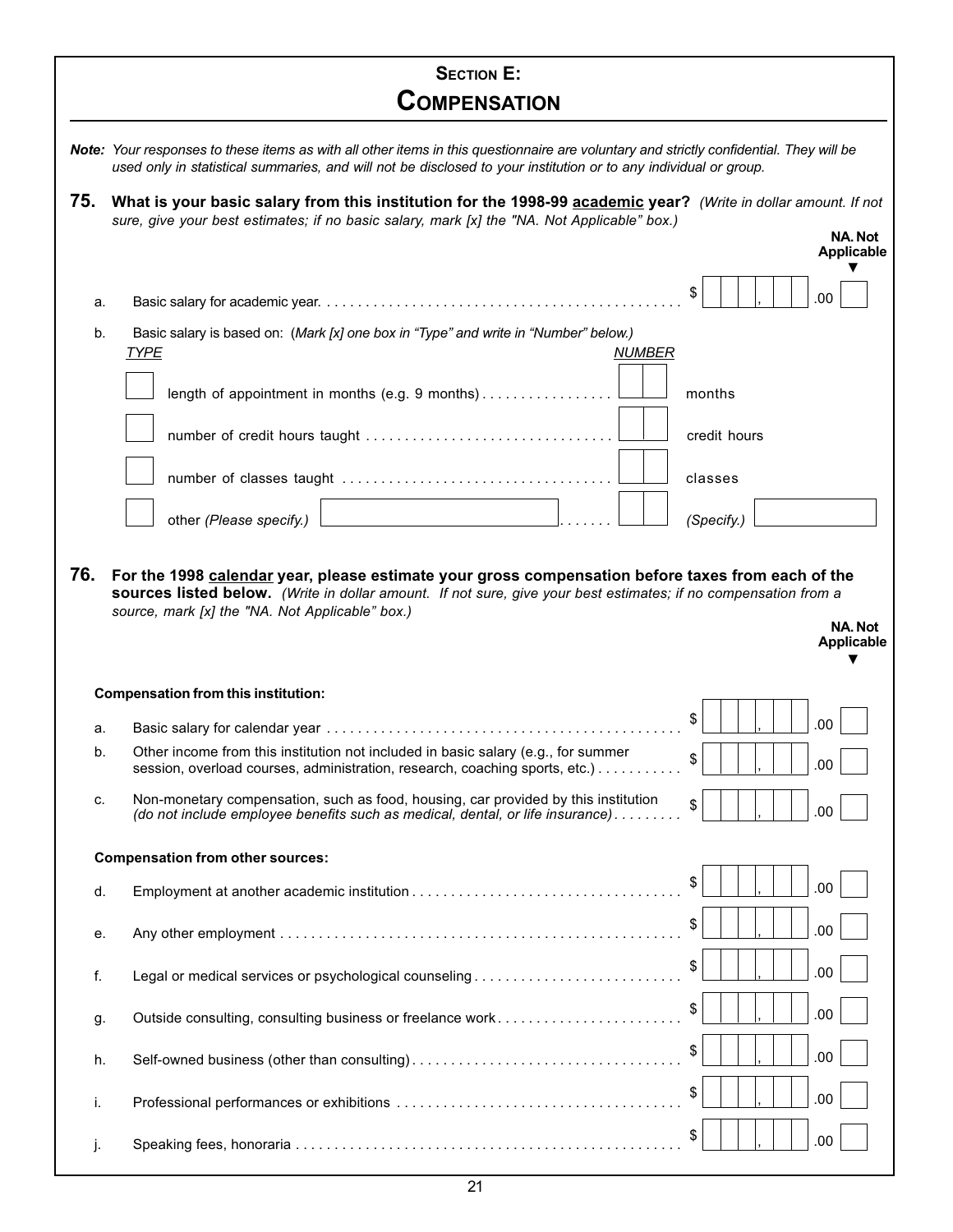| k.<br>Non-monetary compensation, such as food, housing, car (do not include<br>Τ.<br>other employee benefits such as medical, dental, or life insurance)<br>Other sources of earned income (Please specify below):<br>m.<br>n.<br>77.<br>What was the gross income of your spouse or significant other for the 1998 calendar year? (Write in<br>number. If no income, write in "0". If no spouse or significant other, mark the "NA" box. If don't know, mark the<br>"DK" box.)<br>\$<br>.00<br>NA. No spouse or significant other<br>DK. Don't know<br>78.<br>For the 1998 calendar year, how many persons lived in your household including yourself? (Write in<br>number.)<br>Total number in household<br>79.<br>For the 1998 calendar year, what was your total household income before taxes? (Write in number.)<br>\$<br>.00<br>80.<br>For the 1998 calendar year, how many dependents did you have? Do not include yourself. (A | Gross income of spouse/significant other for 1998 |  | \$<br>\$<br>\$<br>\$ |  | .00<br>.00<br>.00<br>.00 |
|-----------------------------------------------------------------------------------------------------------------------------------------------------------------------------------------------------------------------------------------------------------------------------------------------------------------------------------------------------------------------------------------------------------------------------------------------------------------------------------------------------------------------------------------------------------------------------------------------------------------------------------------------------------------------------------------------------------------------------------------------------------------------------------------------------------------------------------------------------------------------------------------------------------------------------------------|---------------------------------------------------|--|----------------------|--|--------------------------|
|                                                                                                                                                                                                                                                                                                                                                                                                                                                                                                                                                                                                                                                                                                                                                                                                                                                                                                                                         |                                                   |  |                      |  |                          |
|                                                                                                                                                                                                                                                                                                                                                                                                                                                                                                                                                                                                                                                                                                                                                                                                                                                                                                                                         |                                                   |  |                      |  |                          |
|                                                                                                                                                                                                                                                                                                                                                                                                                                                                                                                                                                                                                                                                                                                                                                                                                                                                                                                                         |                                                   |  |                      |  |                          |
|                                                                                                                                                                                                                                                                                                                                                                                                                                                                                                                                                                                                                                                                                                                                                                                                                                                                                                                                         |                                                   |  |                      |  |                          |
|                                                                                                                                                                                                                                                                                                                                                                                                                                                                                                                                                                                                                                                                                                                                                                                                                                                                                                                                         |                                                   |  |                      |  |                          |
|                                                                                                                                                                                                                                                                                                                                                                                                                                                                                                                                                                                                                                                                                                                                                                                                                                                                                                                                         |                                                   |  |                      |  |                          |
|                                                                                                                                                                                                                                                                                                                                                                                                                                                                                                                                                                                                                                                                                                                                                                                                                                                                                                                                         | Total household income before taxes               |  |                      |  |                          |
| dependent is someone receiving at least half of his or her financial support from you.) (Write in number.<br>If none, write in "0".)<br>Number of dependents                                                                                                                                                                                                                                                                                                                                                                                                                                                                                                                                                                                                                                                                                                                                                                            |                                                   |  |                      |  |                          |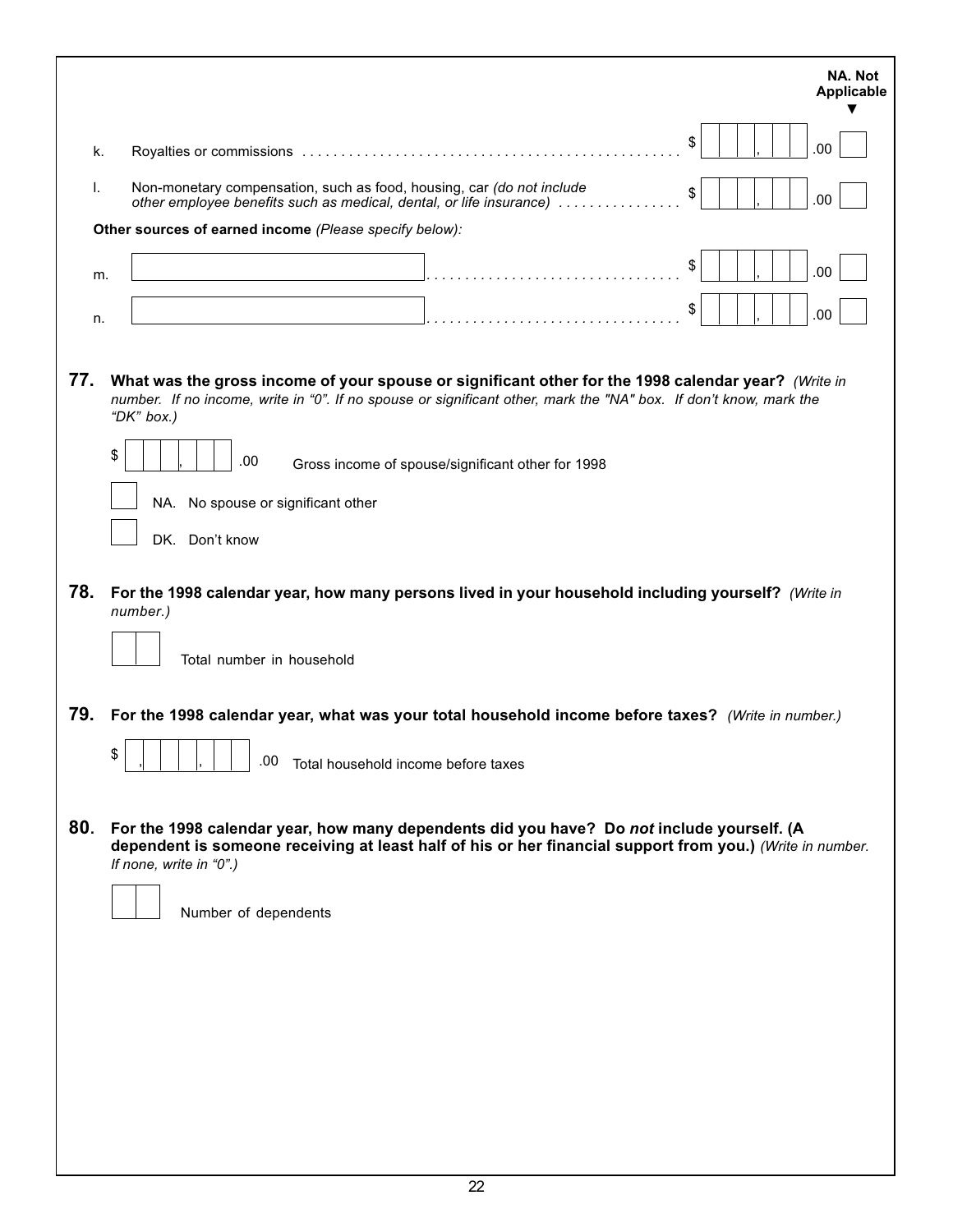|            | <b>SECTION F:</b><br><b>SOCIODEMOGRAPHIC CHARACTERISTICS</b>                                                                                                             |     |                                                                                                                                                                                                                                                               |  |  |  |  |
|------------|--------------------------------------------------------------------------------------------------------------------------------------------------------------------------|-----|---------------------------------------------------------------------------------------------------------------------------------------------------------------------------------------------------------------------------------------------------------------|--|--|--|--|
| 81.<br>82. | Are you<br>Male<br>Female<br>In what month and year were you born? (Write<br>in month and year.)<br>9                                                                    | 86. | What type of disability do you have? (Mark [x]<br>all that apply.)<br>Hearing impairment (i.e., deaf or hard of<br>hearing)<br>Blind or visual impairment that cannot be<br>corrected by wearing glasses, or legally blind<br>Speech or language impairment   |  |  |  |  |
| 83.        | Month<br>Year<br>What is your ethnicity? (Mark [x] one box.)                                                                                                             | 87. | Mobility/orthopedic impairment<br>Other (e.g., specific learning disability, attention<br>deficit, mental illness, or emotional disturbance)<br>What was your marital status in the 1998 Fall                                                                 |  |  |  |  |
|            | Hispanic or Latino<br>Not Hispanic or Latino                                                                                                                             |     | Term? (Mark [x] one box.)<br>Single, never married<br>Married                                                                                                                                                                                                 |  |  |  |  |
| 84.        | What is your race? (Mark [x] one or more.)<br>American Indian or Alaska Native<br>Asian<br><b>Black or African American</b><br>Native Hawaiian or Other Pacific Islander | 88. | Living with someone in a marriage-like<br>relationship<br>Separated, divorced, widowed<br>During the 1998 Fall Term, was your spouse or<br>significant other employed in a professional<br>position at a higher education institution?<br>(Mark [x] one box.) |  |  |  |  |
| 85.        | White<br>Are you a person with a disability? (Mark [x]<br>one box.)<br>Yes<br>No (SKIP TO QUESTION 87)                                                                   |     | Yes, at this institution<br>Yes, at another higher education institution<br>No<br>Not Applicable                                                                                                                                                              |  |  |  |  |
|            |                                                                                                                                                                          | 89. | In what country were you born? (Mark [x] one<br>box.)<br><b>USA</b><br>Other (Please specify below.)                                                                                                                                                          |  |  |  |  |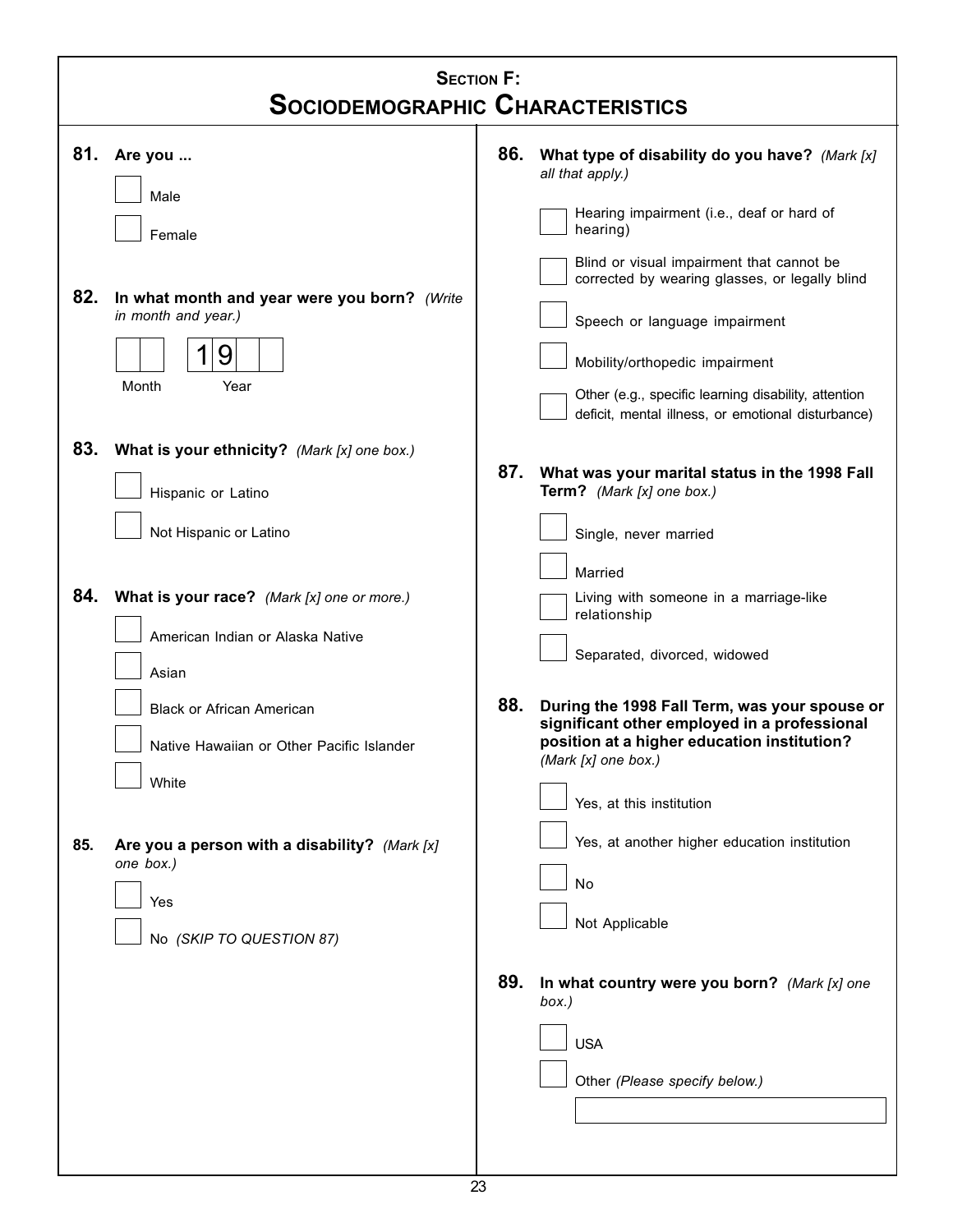| 90. | What is your citizenship status? (Mark [x] one box.)                                                                                                                                                                           |        |        |                   |
|-----|--------------------------------------------------------------------------------------------------------------------------------------------------------------------------------------------------------------------------------|--------|--------|-------------------|
|     | United States citizen, native                                                                                                                                                                                                  |        |        |                   |
|     | United States citizen, naturalized                                                                                                                                                                                             |        |        |                   |
|     | Permanent resident of the United States (immigrant visa)                                                                                                                                                                       |        |        |                   |
|     | COUNTRY OF PRESENT CITIZENSHIP                                                                                                                                                                                                 |        |        |                   |
|     | Temporary resident of United States (non-immigrant visa)                                                                                                                                                                       |        |        |                   |
|     | COUNTRY OF PRESENT CITIZENSHIP                                                                                                                                                                                                 |        |        |                   |
|     |                                                                                                                                                                                                                                |        |        |                   |
| 91. | What is the highest level of formal education completed by your mother and your father? What is the<br>highest level of formal education completed by your spouse or significant other? (Mark [x] one box for<br>each person.) |        |        |                   |
|     |                                                                                                                                                                                                                                |        |        | Spouse/           |
|     |                                                                                                                                                                                                                                | Mother | Father | Significant Other |
|     |                                                                                                                                                                                                                                |        |        |                   |
|     | a. Doctorate degree or first professional degree (e.g., Ph.D., Ed.D.,                                                                                                                                                          |        |        |                   |
|     | b. Master's degree (e.g., M.A., M.S., M.B.A., M.Ed., etc.)                                                                                                                                                                     |        |        |                   |
|     |                                                                                                                                                                                                                                |        |        |                   |
|     |                                                                                                                                                                                                                                |        |        |                   |
|     |                                                                                                                                                                                                                                |        |        |                   |
|     | f.                                                                                                                                                                                                                             |        |        |                   |
|     | g.                                                                                                                                                                                                                             |        |        |                   |
|     |                                                                                                                                                                                                                                |        |        |                   |
|     |                                                                                                                                                                                                                                |        |        |                   |
|     |                                                                                                                                                                                                                                |        |        |                   |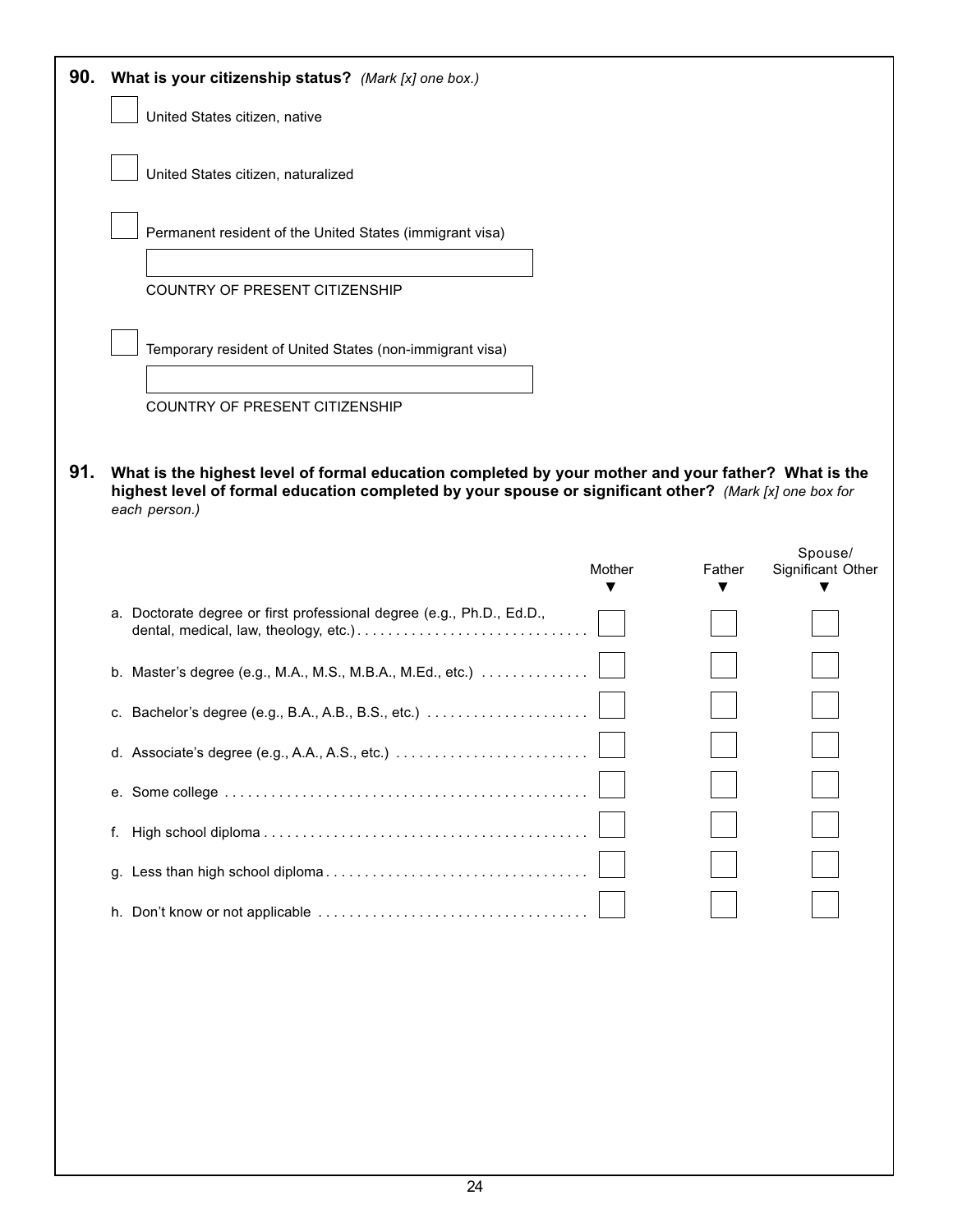# **SECTION G: OPINIONS**

|    |                                                                                                                              | Strongly<br>Disagree | Disagree | Agree | Strongly<br>Agree |
|----|------------------------------------------------------------------------------------------------------------------------------|----------------------|----------|-------|-------------------|
| а. | Teaching effectiveness should be the primary criterion for<br>promotion of faculty/instructional staff at this institution   |                      |          |       |                   |
|    | b. Research/publications should be the primary criterion for<br>promotion of faculty/instructional staff at this institution |                      |          |       |                   |
|    | c. At this institution, research is rewarded more than teaching                                                              |                      |          |       |                   |
|    | d. Post-tenure review of faculty will improve the quality of                                                                 |                      |          |       |                   |
|    | e. This institution should have a tenure system                                                                              |                      |          |       |                   |
|    | Female faculty members are treated fairly at this institution.                                                               |                      |          |       |                   |
| α. | Faculty who are members of racial or ethnic minorities are                                                                   |                      |          |       |                   |
|    | h. If I had it to do over again, I would still choose an academic                                                            |                      |          |       |                   |

**93. Please indicate the extent to which you agree or disagree with each of the following statements. Over recent years at this institution...** (Mark [x] one box for each item.)

|                                                                                                                                                          | Strongly<br><b>Disagree</b> | Disagree | Agree | Strongly<br>Agree |
|----------------------------------------------------------------------------------------------------------------------------------------------------------|-----------------------------|----------|-------|-------------------|
| a. It has become more difficult for faculty to obtain                                                                                                    |                             |          |       |                   |
|                                                                                                                                                          |                             |          |       |                   |
| c. The quality of undergraduate education has declined                                                                                                   |                             |          |       |                   |
| d. The atmosphere is less conducive to free expression<br>of ideas $\ldots \ldots \ldots \ldots \ldots \ldots \ldots \ldots \ldots \ldots \ldots \ldots$ |                             |          |       |                   |
| е.                                                                                                                                                       |                             |          |       |                   |
| Too many full-time faculty have been replaced by                                                                                                         |                             |          |       |                   |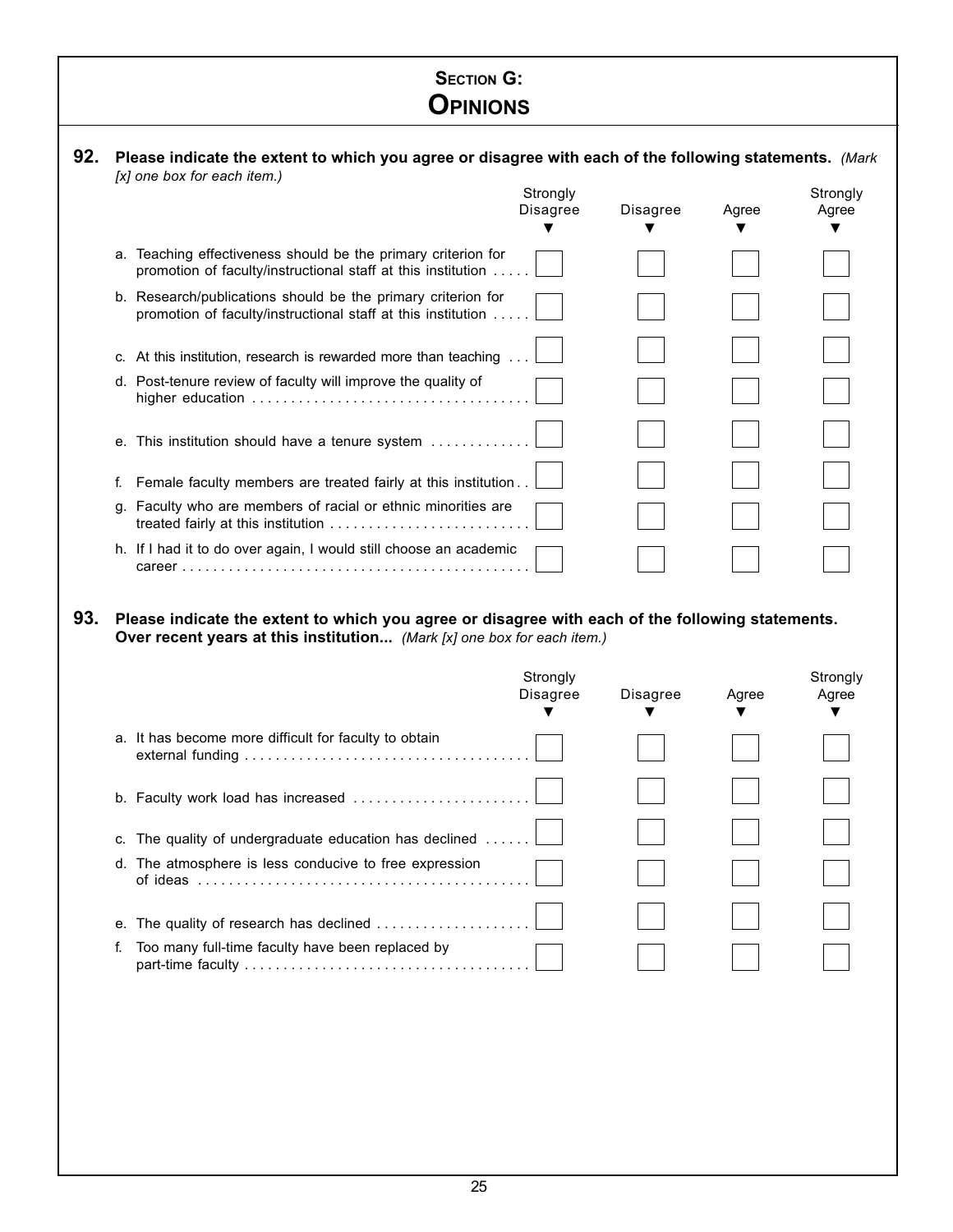| Please indicate approximately how long it took you to complete this questionnaire.         |
|--------------------------------------------------------------------------------------------|
| Minutes                                                                                    |
|                                                                                            |
| <b>Comments:</b>                                                                           |
|                                                                                            |
|                                                                                            |
|                                                                                            |
|                                                                                            |
|                                                                                            |
|                                                                                            |
|                                                                                            |
|                                                                                            |
|                                                                                            |
|                                                                                            |
|                                                                                            |
|                                                                                            |
|                                                                                            |
|                                                                                            |
|                                                                                            |
| Thank you very much for your participation.                                                |
| Return your completed questionnaire in the enclosed pre-paid envelope or mail directly to: |
| The Gallup Organization<br><b>Survey Processing Center</b><br>P.O. Box 5700                |
| Lincoln, Nebraska 68505-9926                                                               |